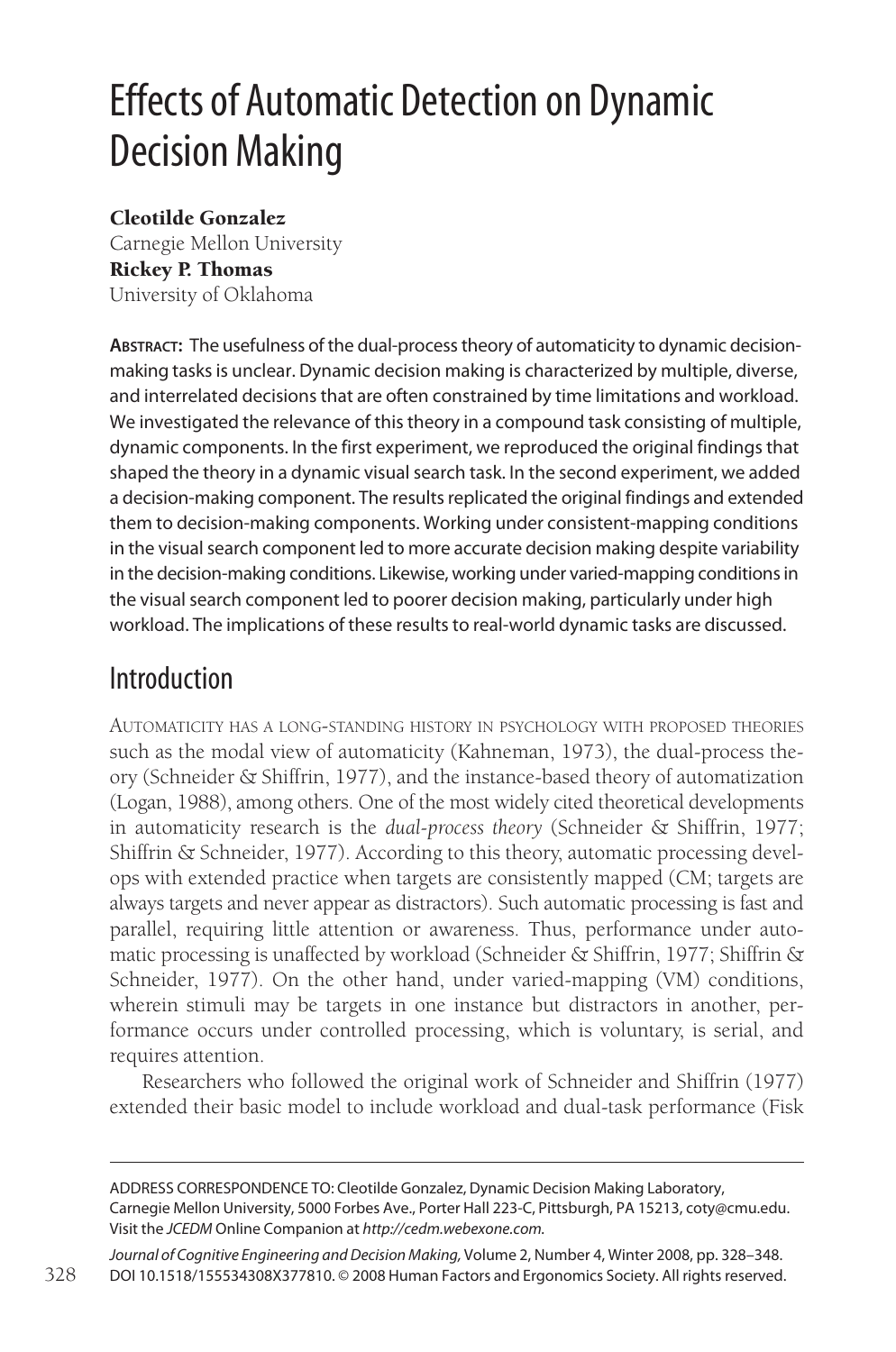& Schneider, 1983; Schneider & Fisk, 1984), automatic process development (Schneider & Fisk, 1984), skill acquisition (Fisk & Hodge, 1992), and training (Schneider, 1985). Recent reviews present a summary of the most up-to-date developments on automaticity research (Bargh & Ferguson, 2000; Moors & De Houwer, 2006). For example, Moors and De Houwer reviewed the various views of automaticity theory and advocated the gradual approach of automaticity development, under which clear processes and features are essential parts of automatic processes.

The development of automaticity is particularly important in complex tasks characterized by multiple target stimuli and distractors, time pressure, and workload, which make the tasks extremely difficult to perform in the absence of a practiced skill set. For example, in real-world contexts, ranging across fields such as aviation, military, and health care, highly skilled and automated levels of performance are needed to achieve fast and accurate responses to critical stimuli in the environment. These automated detection processes are particularly relevant to situations such as that of a pilot detecting the presence of an enemy among "friendly" aircraft, a physician detecting the presence of a tumor in X-rays, or a luggage screener detecting the presence of a hidden weapon among objects in passenger luggage.

The dual-process theory of automaticity suggests that CM is the most important factor for developing automatic processing (Kramer, Strayer, & Buckley, 1991; Schneider, 1985). Keeping CM in simple visual search tasks might be clear, but maintaining CM in complex real-world tasks can be a challenge. Real-world decisionmaking tasks are replete with multiple and heterogeneous stimuli often demanding decision making on varied or inconsistent conditions. For example, in air traffic control, controllers make multiple decisions about the allocation of runways and airspace depending on particular and often unique environmental conditions, as well as the interdependency of decisions made regarding arrivals, departures, and weather conditions. Likewise, in the field of military aviation, pilots must be able to distinguish the attributes of friendly aircraft from those of their enemy so they can select the appropriate response, which may further vary dramatically by situation and environment.

In contrast to these real-world examples, most research supporting theories of automaticity use simple stimuli and simple task paradigms. For example, the dualprocess theory relies on a visual recognition task in which individuals determine whether static visual inputs such as letters or numbers are part of a memory set (Schneider & Shiffrin, 1977). The instance theory of automatization (Logan, 1988) uses linguistic stimuli in symbolic tasks and a counting task in which respondents are presented with visual and static patterns of discrete elements and asked to determine the number of patterns (Lassaline & Logan, 1993). The modal view of automaticity uses the well-known Stroop effect task, again with static stimuli (Kahneman & Chajczyk, 1983). Most tasks used in studies of automaticity involve static environments in which stimuli do not change while decisions are made.

Intuitively, it seems that CM training would be more beneficial than VM training in improving perception, attention, and detection skills, but it seems less clear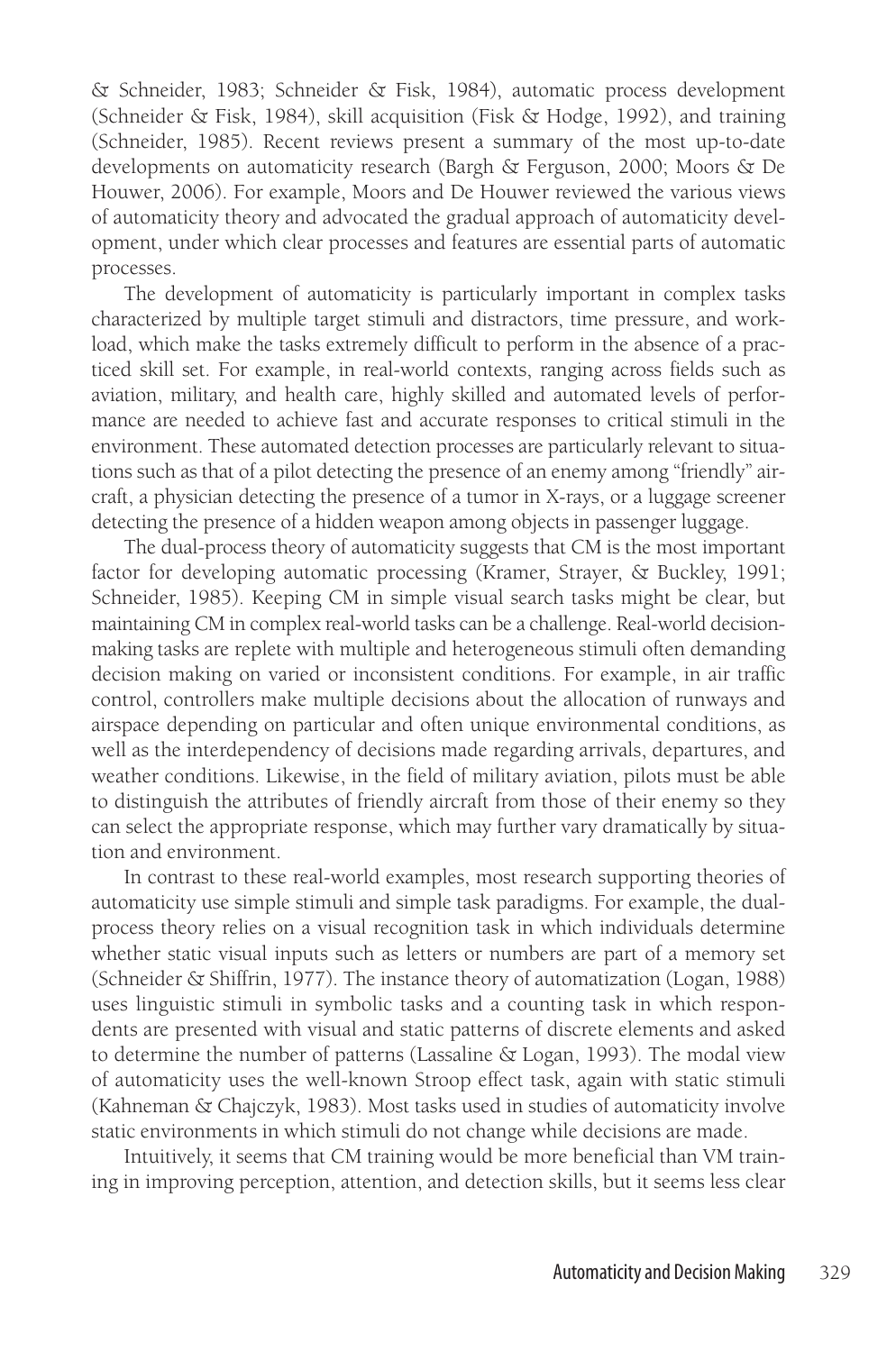how CM would facilitate decision accuracy. From the foregoing examples, it is evident that CM could improve some real-world target detection tasks, but it is unclear how improved detection would influence the decisions made. For example, a military bomber may need to be identified as potentially hostile before a decision can be made about whether to ignore (if it is a friendly) or destroy (if it is an enemy), a physician would need to identify a potential problem in an X-ray before deciding whether to operate, and so on. Thus, one would expect that automating lowerlevel skills, such as perception or attention, could influence performance in higherlevel tasks, such as decision making; however, the exact utility of the dual-process theory of automaticity to decision making is unclear. Our focus is on assessing the effect of CM and VM in visual search with dynamic stimuli on the degree of dynamic decision accuracy. We attempt to determine the benefits that CM brings not only to the visual detection of dynamic targets but also to dynamic decision making executed after targets are detected.

In this article, we report results of two experiments that test the dual-process theory of automaticity in a dynamic decision-making task. The first experiment uses a dynamic visual search component to reproduce the classical finding of the dual-process theory that CM targets are detected more accurately and faster than VM targets, with VM showing a detrimental effect of workload and CM being resistant to increases of workload. This experiment establishes the benefit of CM in a dynamic target detection task, extending the findings from simple and static stimuli (e.g., Schneider & Shiffrin, 1977).

The second experiment tests the influence of stimulus mapping (CM or VM) of the visual search component on decision-making accuracy. This experiment demonstrates that decision making can benefit from the automatic processing in the dynamic visual search task. The results from this research establish the benefits of CM for decision making in situations involving dynamic visual search and other workload conditions characteristic of real-world tasks.

# The Radar Task

The radar task is a single-user control task in which the goal is to detect and eliminate a hostile enemy aircraft by selecting an appropriate weapon system (a screenshot of the radar task is shown in Figure 1). Radar is similar to military target visual detection devices, in which a moving target needs to be identified as a potential threat and a decision is made on how to best destroy the target. The development of this task was inspired by the theater defense program created by Bolstad and Endsley (2000), which was an adaptation of the radar monitoring and target elimination task developed by Kaber and Endsley (1997).

The radar task has two components: (a) visual and memory search and (b) decision making. The visual and memory search component requires the user to memorize a set of targets and then look for the presence of one or more targets on a radar grid. These visual and memory search activities are often considered two separate components in the original task by Schneider and Shiffrin (1977). The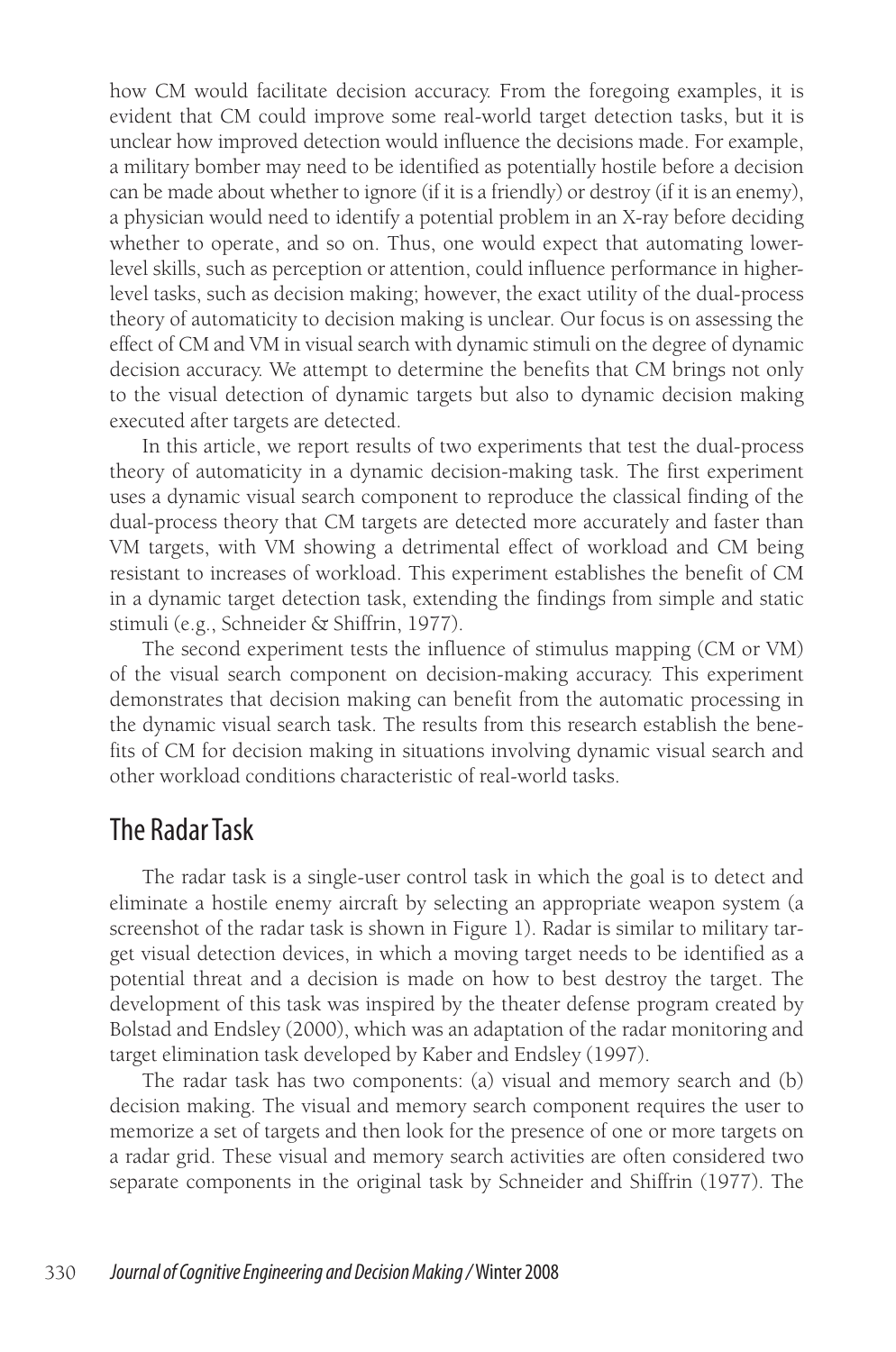

*Figure 1. Illustration of the radar task: visual and memory search component, sensor reading and weapon selection, and feedback components.*

visual and memory search components of the radar task essentially reproduce the goals of the original task, except that the visual elements in the radar task are not static but are dynamic. In Schneider and Shiffrin's task, all stimuli appeared within foveal vision, whereas in the radar task, the stimuli move on the screen, and thus eye movements and visual scanning are required to find a target. A target threat may or may not be present among a set of moving blips that represent incoming aircraft. The blips—in the form of symbols, digits, consonants, or blank masks begin at the four corners of the radar grid and approach the center at a uniform rate. The detection of an enemy aircraft must occur before the blips collapse in the middle of the grid.

The second component of the radar task is decision making. This component is activated after a target has been selected, either correctly or incorrectly. The decision-making component requires the operator to select the correct weapon system to destroy a selected target according to the information provided by the "sensor meters." The sensors indicate probabilities on the hostility of the target, type, and size. Accurate decisions (most effective weapons) are determined by reading four different sensors. Two threat scan sensors, *ECM jam strength* and *weaponry threat,* indicate the probability that the selected target is hostile. Sensors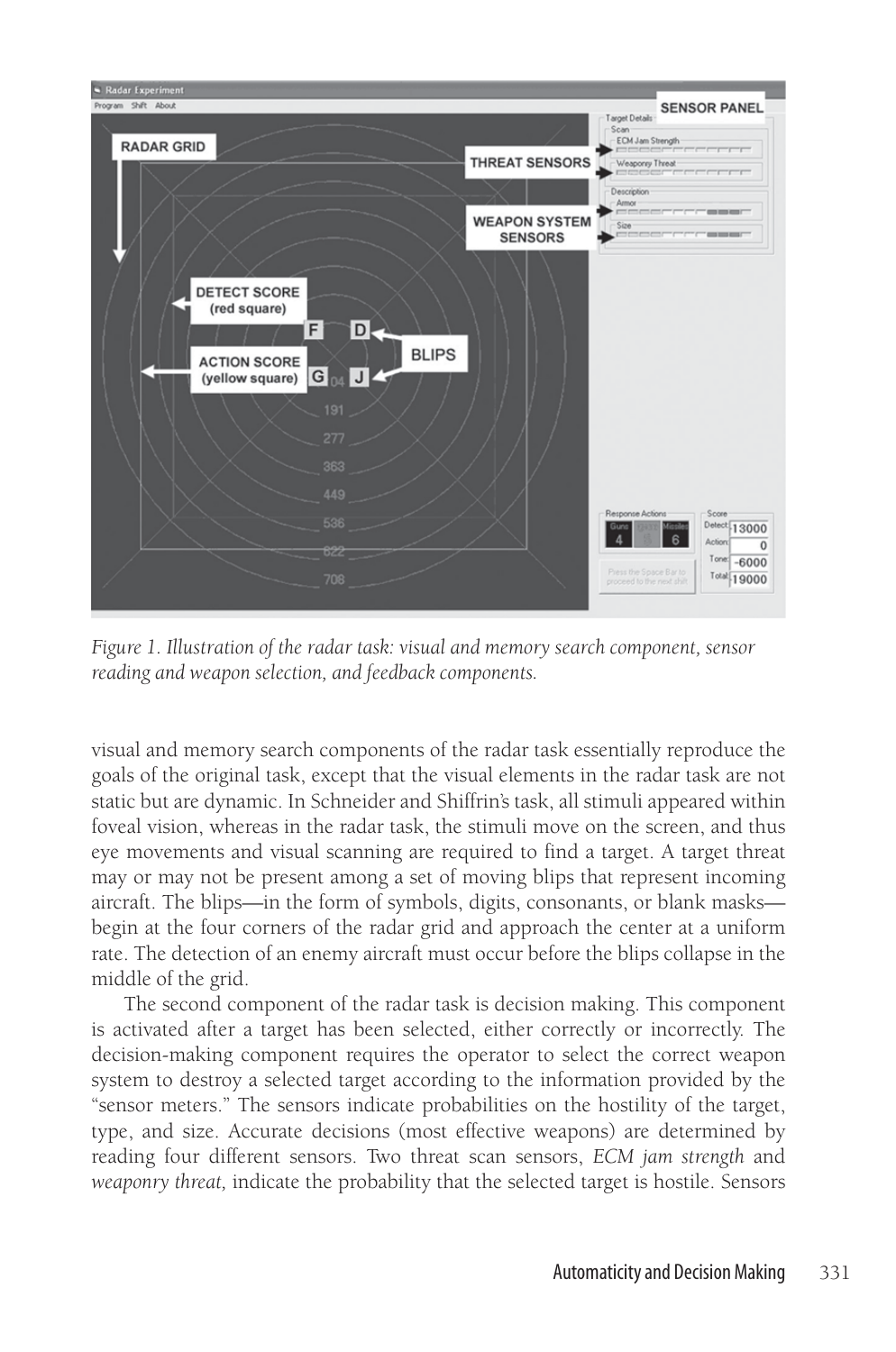present green, yellow, or red light levels indicating low, medium, or high probability of the target being a threat, respectively. Two weapon system sensors, *armor* and *size,* represent the probability a target is of three different types and is small, medium, or large. Readings from the four sensors indicate which weapon system will be more effective to destroy the target. Generally, if the scan sensors' readings are low, the correct response action is to press the 5 key on the number pad (ignore). When ignore is the correct action, the two scan readings will be less than or equal to 4 (green). If the scan sensors' readings are high (6–12, red), then the weapon system sensors must be evaluated for the action of guns (pressing the 4 key) or missiles (pressing the 6 key). Generally, guns are used for low armor and size readings, whereas missiles are used for high armor and size readings.

The four sensors' values are randomly assigned to each target during the simulation run; thus, the users are only informed of the levels of the sensor in real time. The user must select the appropriate weapon system using dynamic information as targets are detected in each trial. If the operator detects no targets, he or she submits a quiet airspace report at the end of the trial by pressing the Shift key.

By using the radar task, one can manipulate the consistency of mapping and the workload. In CM, the targets that appear in the memory set before the visual search remain targets throughout the visual search task. In VM, an item can be a target in some trials but a distractor in other trials. The exact manipulations of consistent and varied mapping in the task will be explained in the experimental methods section. The workload is manipulated by increasing the number of items memorized (one item to memorize is low workload and four items is high workload). The number of nonblank items on the radar screen during the search also determines the workload (three blank items is low workload and no blank items is high workload). Thus, it is possible to measure automatic detection in the memory and visual detection components. Moreover, the radar task parallels many real-world tasks in which operators (such as AWACS and Aegis operators) must detect targets and make decisions about the appropriate action under extreme time pressure.

# Experiment 1

Schneider and Shiffrin's (1977) first experiment reported that under VM, performance decreased monotonically as task workload increased. Task workload was defined as the product of memory set size (the number of characters individuals were asked to memorize) and frame size (the number of symbols per frame). Under CM, however, the effects of memory set size and frame size on performance were small, *not* statistically significant, and *not* monotonic with task workload. Schneider and Shiffrin's second experiment reported almost no change in the mean reaction time as a function of memory set size and frame size under CM but found large effects of both memory set size and frame size under VM. We expected to replicate these findings using the visual and memory search components of the radar task.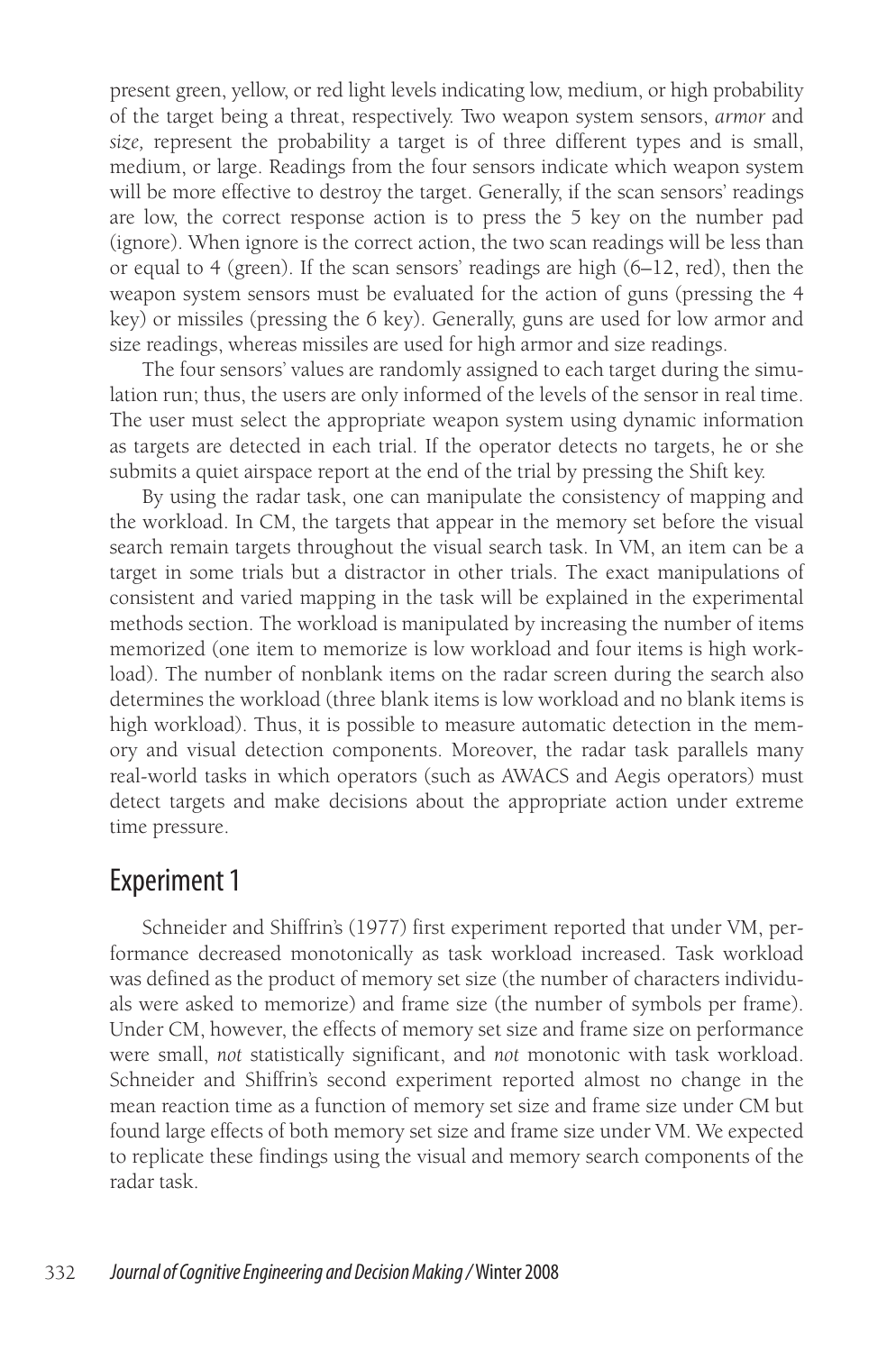## Method

*Participants.* Nine participants (6 women and 3 men), all graduate and undergraduate students, were recruited from local universities through bulletin boards. All of the participants were right-handed, had normal color vision, and had corrected or normal visual acuity. The average age was  $20.11$  years ( $SD = .70$ ). The study consisted of six sessions of approximately 3 hr each during 6 consecutive days, for a total of 18 hr of practice. Participants were paid \$11.00 per hour for their participation. To avoid any fatigue effects, we encouraged individuals to take up to three breaks of 5 min each in each session.

*Experimental Design.* This experiment included stimulus mapping (CM and VM), frame size set at the two most extreme levels (1 and 4) in Schneider and Shiffrin's (1977) experiment, and memory set size set at the two most extreme levels (1 and 4). All variables were manipulated within subjects for a total of eight different conditions. A participant's response was target present (space bar) or absent (no response). The dependent variables were hits, false alarms, and detection time. Hits denote the average share of trials in which participants correctly detected a target. False alarms denote the average share of trials in which participants responded to a distractor. Detection time is the time it took participants to respond to the presence of a target by pressing the space bar.

In the CM condition, the memory set items (numbers or letters) never appeared in the visual display as distractors. In the VM condition, the memory set items appeared as targets in some trials and as distractors in other trials. Half of the participants were assigned to search for digits among letters in the CM condition and letters among letters in the VM condition; the other half were assigned to search for letters among digits in the CM condition and digits among digits in the VM condition. This design followed the original design by Schneider and Shiffrin (1977), which avoided the possible confounded effect because of the chosen categories.

The memory set size was either one or four items, and the frame size was also either one or four. That is, in each frame, there was either one symbol (one blip was a letter or a number, and the other blips were blank) or all four symbols (no blank blips).

This experiment had eight blocks of 16 frames each. Each block corresponded to one of the eight conditions. In each of six sessions (one session per day), participants were randomly presented with eight blocks of 16 frames (without replacement).

*Procedure.* Each block began with the presentation of the memory set (either one or four targets). Then individuals were presented with a sequence of frames. Each frame consisted of four moving blips beginning outside the foveal view. The operator's task was to detect any item from the memory set in the visual display. Targets could appear in any frame except the first and the last of the trial. The operators were instructed to press the space bar when they detected a target. A target was present in 75% of the trials. A different memory set was presented at the beginning of each block. When the frame size was 1, all noncharacter blips were blank. The character positions for each frame were selected randomly.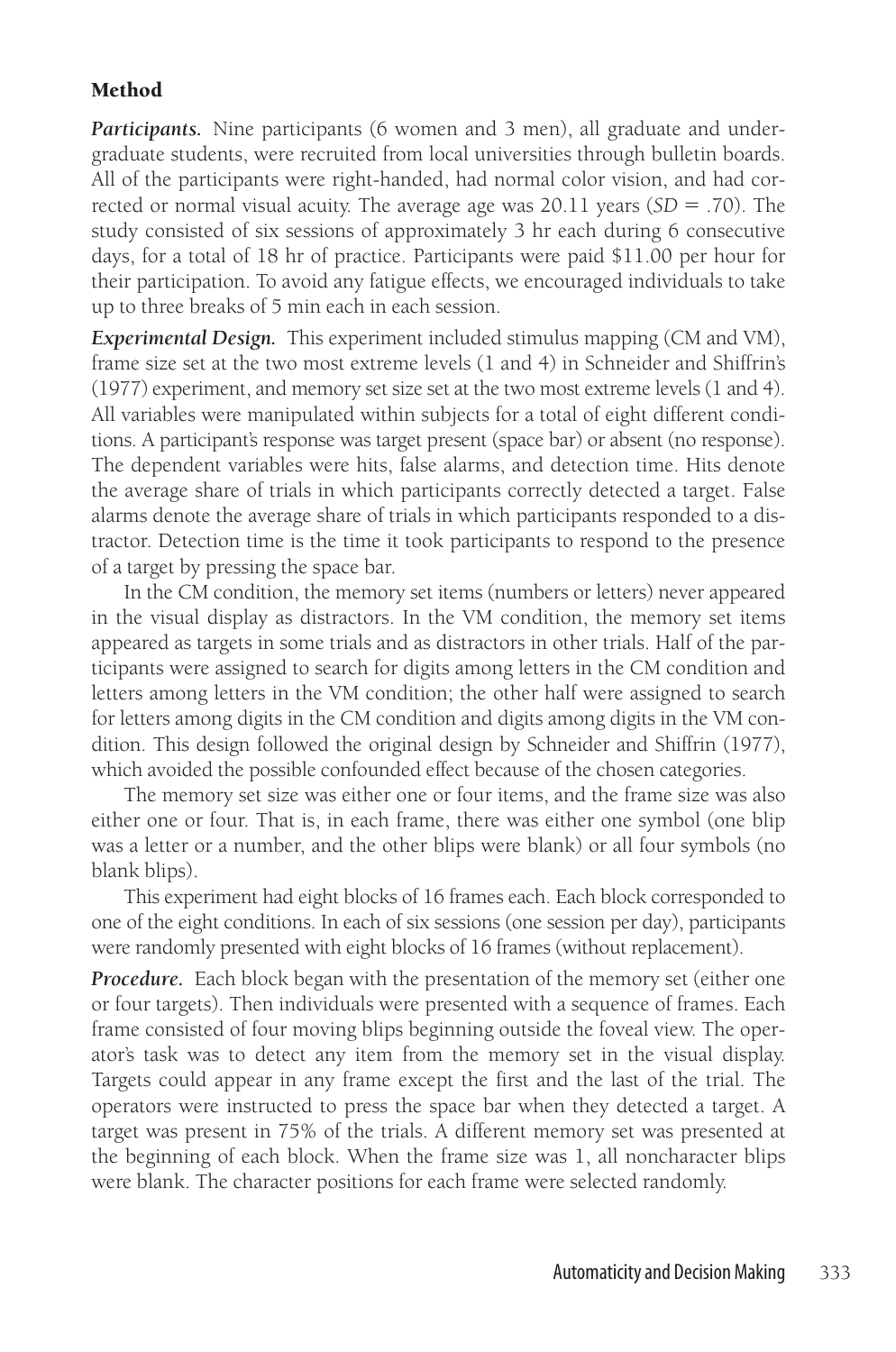The time between the presentation of the blips and their collapse—called the *frame time*—remained constant (1,450 ms) across all frames in each trial. The radar grid was presented to the operators for 1,000 ms before each frame. The interframe interval was 1,500 ms.

Participants received feedback on their performance at the end of each block. If the operator had made an error, a tone sounded at the end of the frame. Operators also received text feedback at the end of each frame detailing the type of error they had committed (false alarms, misses, etc.).

*Statistical Model.* For each dependent variable—hits, false alarms, and detection time (for correct detections)—we ran three-way, repeated-measures analyses of variance (ANOVAs) using stimulus mapping (CM or VM), frame size (1 or 4), and memory set size (1 or 4) as within-subjects factors.

#### **Results**

The detection accuracy across participants (hits and false alarms) and the detection time (for correct detections) are plotted in Figure 2, averaged by conditions. Statistical analyses are shown in Table 1.

Participants performed significantly better at detecting targets under CM than under VM—that is, they had more hits,  $F(1, 8) = 26.92$ ,  $p < .01$ , and fewer false alarms,  $F(1, 8) = 23.23$ ,  $p < .01$ . Participants also performed better when maintaining one rather than four items in memory (hits,  $F(1, 8) = 44.73$ ,  $p < .01$ ; false alarms,  $F(1, 8) = 11.08$ ,  $p < .01$ ) and when searching for one rather than four potential targets (hits,  $F(1, 8) = 17.55$ ,  $p < .01$ ; false alarms,  $F(1, 8) = 15.67$ ,  $p < .01$ ). There were significant two-way interactions between stimulus mapping and frame size (hits,  $F(1, 8) = 17.69, p < .01$ ; false alarms,  $F(1, 8) = 6.89, p < .01$ ), between stimulus mapping and memory set size (hits,  $F(1, 8) = 36.30, p < .01;$ false alarms,  $F(1, 8) = 17.67$ ,  $p < .01$ ), and between frame size and memory set size (hits,  $F(1, 8) = 32.91$ ,  $p < .01$ ; false alarms,  $F(1, 8) = 27.04$ ,  $p < .01$ ).

There was a significant three-way interaction between frame size, memory set size, and stimulus mapping (hits,  $F(1, 8) = 26.31$ ,  $p < .01$ ; false alarms,  $F(1, 8) = 12.35, p < .01$ , suggesting, as shown in Figure 2, that increasing the task workload decreases the number of hits and increases the false alarms, particularly under VM.

In addition, participants responded faster to targets under CM than under VM,  $F(1, 8) = 34.75$ ,  $p < .01$ ; when maintaining one rather than four items in memory,  $F(1, 8) = 206.91$ ,  $p < .01$ ; and when searching for one rather than four potential targets,  $F(1, 8) = 148.20$ ,  $p < .01$ . There were significant two-way interactions between stimulus mapping and frame size,  $F(1, 8) = 38.92$ ,  $p < .01$ , and between frame size and memory set size,  $F(1, 8) = 7.32$ ,  $p < .05$ . There was a statistically significant three-way interaction between stimulus mapping, frame size, and memory set size,  $F(1, 8) = 41.31$ ,  $p < .01$ , indicating that, overall, increasing the task workload affects the VM condition more than the CM condition.

The triple interactions were analyzed with a set of planned comparisons and simple effects analyses. Planned comparisons indicated that under VM, performance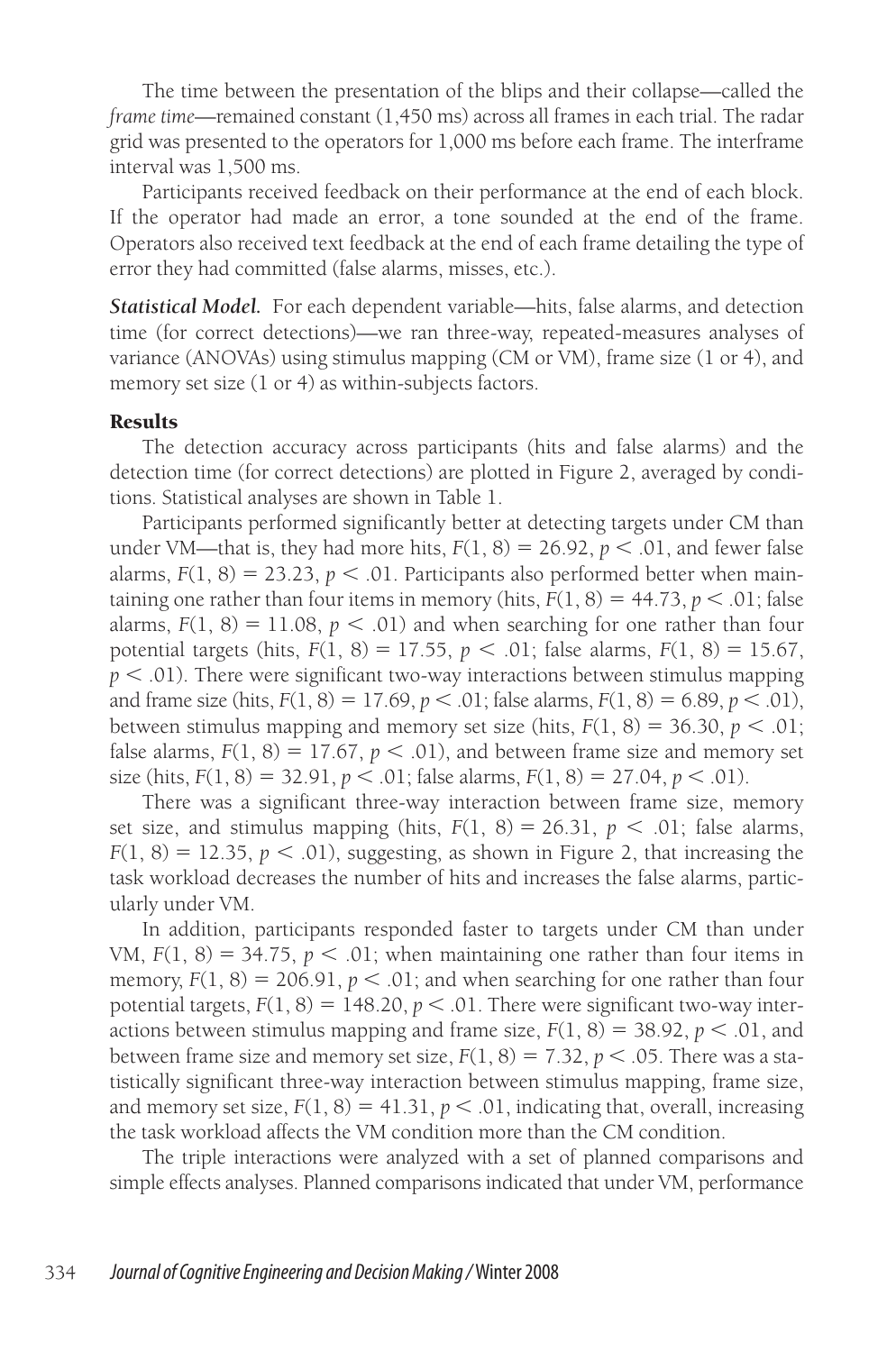

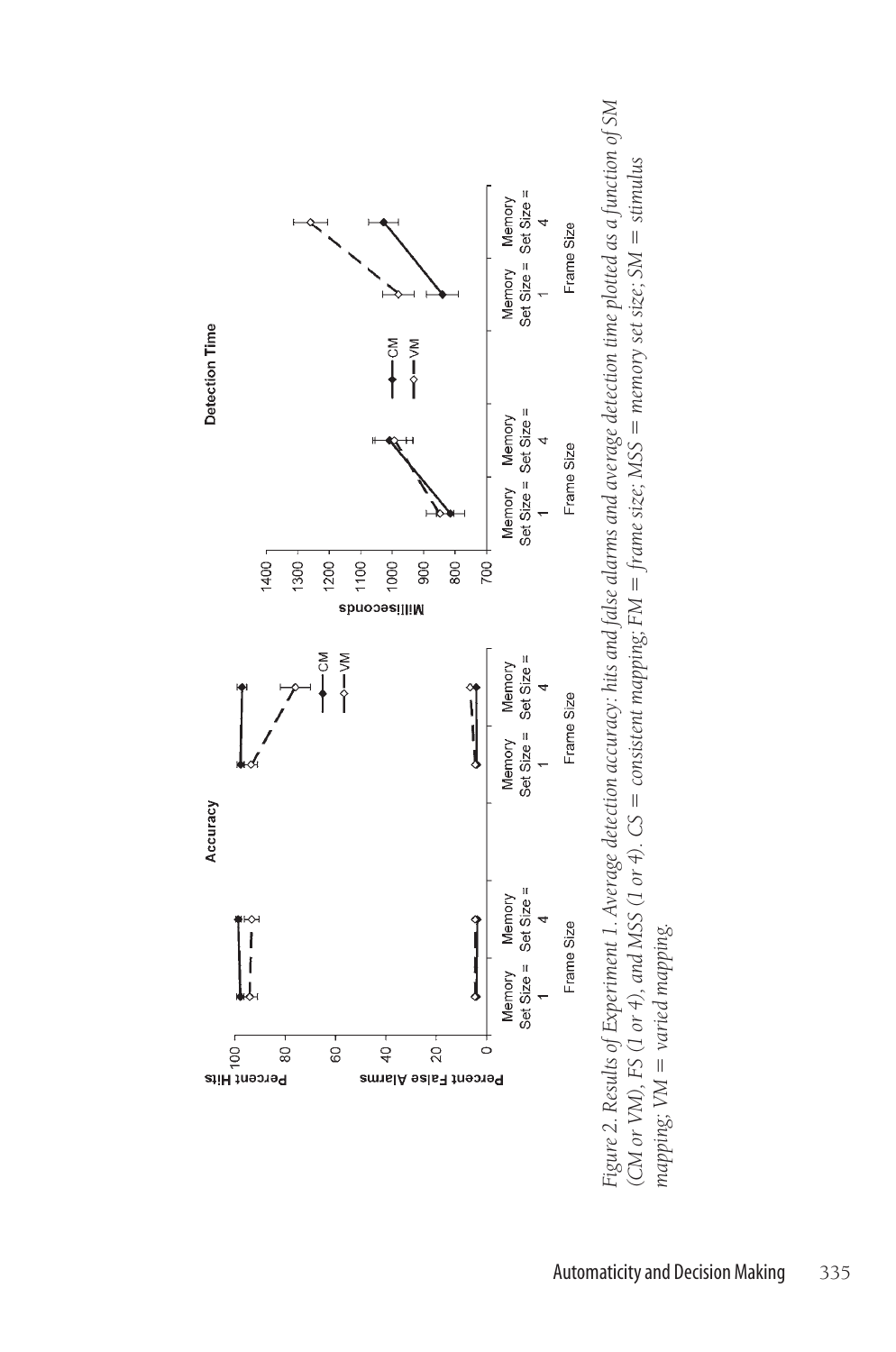| <b>Hits</b>   |               | <b>False Alarms</b> |               | <b>Detection</b><br>Time (ms) |        |
|---------------|---------------|---------------------|---------------|-------------------------------|--------|
| F             | <b>Fffect</b> | F                   | <b>Fffect</b> | F                             | Effect |
| $(df = 1, 8)$ | Size          | $(df = 1, 8)$       | <b>Size</b>   | $(df = 1, 8)$                 | Size   |
| $26.92**$     | .77           | $23.23**$           | .74           | 34.75**                       | .81    |
| 44.73**       | .85           | $11.08***$          | .58           | 206.91**                      | .96    |
| $17.55***$    | .69           | $15.67**$           | .66           | 148.20**                      | .95    |
| $17.69**$     | .69           | $6.89**$            | .46           | 38.92**                       | .83    |
| $36.30**$     | .82           | $17.67**$           | .69           | 0.77                          | .09    |
| 32.91**       | .80           | $27.04**$           | .77           | $7.32*$                       | .48    |
| $26.31**$     | .77           | $12.35***$          | .61           | $41.31**$                     | .84    |
|               |               |                     |               |                               |        |

#### TABLE 1. Statistical Results From Experiment 1

 $* p < .05; ** p < .01.$ 

#### TABLE 2. Summary of Simple Effects Analyses for Experiment 1

|                                          | <b>Means</b> |           |           |                    |  |  |
|------------------------------------------|--------------|-----------|-----------|--------------------|--|--|
| <b>CM</b> and VM Contrasts               | <b>CM</b>    | <b>VM</b> | F(1, 8)   | <b>Effect Size</b> |  |  |
| <b>Hits</b>                              |              |           |           |                    |  |  |
| Frame size $= 1$ , memory set size $= 1$ | .979         | .942      | $10.13*$  | .56                |  |  |
| Frame size $= 1$ , memory set size $= 4$ | .987         | .934      | $12.72**$ | .61                |  |  |
| Frame size = 4, memory set size = $1$    | .977         | .938      | $8.85*$   | .53                |  |  |
| Frame size = 4, memory set size = 4      | .973         | .759      | 31.86**   | .80                |  |  |
| False alarms                             |              |           |           |                    |  |  |
| Frame size $= 1$ , memory set size $= 1$ | .037         | .043      | 1.385     | .29                |  |  |
| Frame size = 1, memory set size = 4      | .034         | .043      | $5.89*$   | .42                |  |  |
| Frame size = 4, memory set size = 1      | .036         | .042      | $18.49**$ | .69                |  |  |
| Frame size = 4, memory set size = 4      | .038         | .064      | $32.29**$ | .80                |  |  |
| Detection time (ms)                      |              |           |           |                    |  |  |
| Frame size $= 1$ , memory set size $= 1$ | 814          | 849       | $11.90**$ | .59                |  |  |
| Frame size $= 1$ , memory set size $= 4$ | 1,008        | 993       | 0.34      | .04                |  |  |
| Frame size $=$ 4, memory set size $=$ 1  | 840          | 979       | $25.23**$ | .76                |  |  |
| Frame size = 4, memory set size = 4      | 1,027        | 1,258     | $46.43**$ | .85                |  |  |

Note. CM = consistent mapping; VM = varied mapping.  $*_{p}$   $<$  .05;  $*_{p}$   $<$  .01.

decreases monotonically as the product of memory set size and frame size increases (hits,  $F(1, 8) = 36.85$ ,  $p < .01$ ; false alarms,  $F(1, 8) = 43.15$ ,  $p < .01$ ; detection time,  $F(1, 8) = 26.58$ ,  $p < .01$ ). Under CM, however, these effects were not statistically significant (hits,  $F(1, 8) = .778$ , *ns*; false alarms,  $F(1, 8) = .285$ , *ns*; detection time,  $F(1, 8) = .795$ , *ns*). The results of simple effects analyses appear in Table 2. As these results show, the difference in performance between the CM and VM conditions is strongest under the high task workload (high frame size and high memory set size).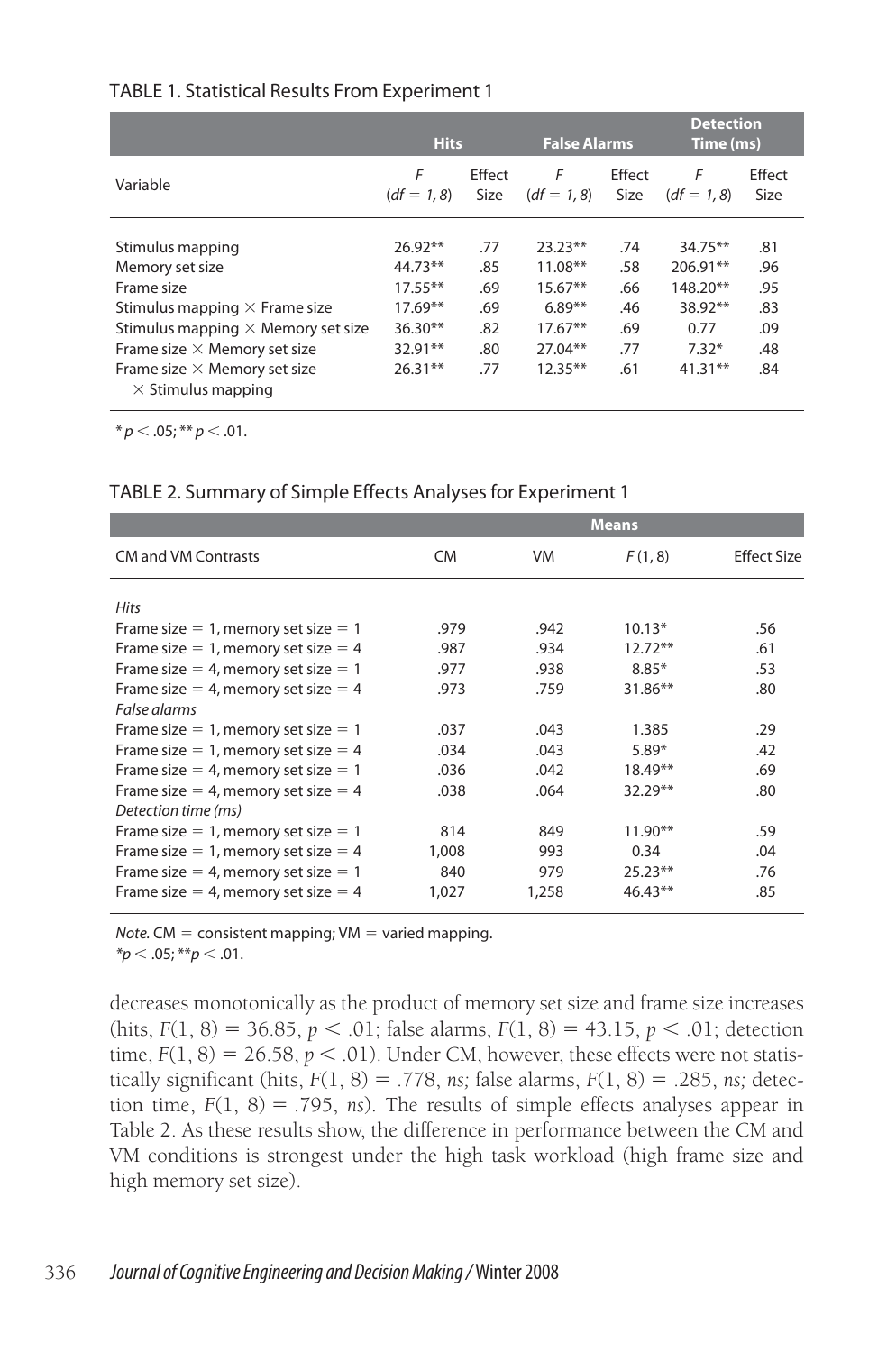#### Summary

Experiment 1 replicated the results from Schneider and Shiffrin's (1977) first and second experiments. This replication demonstrated that the automaticity effect under CM conditions extends to dynamic visual search tasks. Unlike Schneider and Shiffrin's experiment, the task we used included targets that moved in the visual display under time constraints.

The fact that hits and false alarms are monotonically related to the product of memory set size and frame size in VM but not in CM suggests that two different search processes—*controlled search* (serial search process) and *automatic detection* (parallel search), respectively—are at work (Schneider & Shiffrin, 1977). The low rate of false alarms indicates accuracy in the processing of the individual characters' features.

These results demonstrate automaticity development in the visual and memory search components of the radar task, which involves dynamic targets and distractors. Our primary goal, however, was to demonstrate the effects of automatic and controlled processing on accuracy in the decision-making component of the radar task. Experiment 2 addressed this goal.

# Experiment 2

We expected that the use of controlled or automatic processing in the visual and memory search components of the radar task would influence the accuracy of the decision-making component of the task. More concretely, we expected that automatic processing in the visual and memory search task would benefit the decision-making task. We predicted that individuals would make the poorest decisions under controlled search in the target detection task—that is, when they were exposed to VM and high task workload. We also predicted that they would make the best decisions under automatic search—that is, when they were exposed to CM in the visual and memory search task.

Furthermore, we expected to demonstrate that better decision making under CM would be attributable to the release of cognitive resources from the visual search task and extra time for performance of the decision task. Because the visual and memory search task and decision-making components of the radar task are sequential and decisions can be made only after the target is detected, it is possible that an improvement in decision-making accuracy is caused by the time released from the visual search task under CM. Similarly, decision accuracy may be degraded by limited time for performance when the visual search task is under VM because participants may take longer to detect targets under VM and high workload conditions.

Following the capacity view of automaticity (Moors & De Houwer, 2006) and original developments of dual-process theory of automaticity (Schneider & Shriffrin, 1977), we expected that a single attention pool would be constrained by multitasking. That is, if the benefit of CM over decision making simply is caused by the time released from the visual search task, then decision-making performance will be affected when that time is used to perform another task in parallel.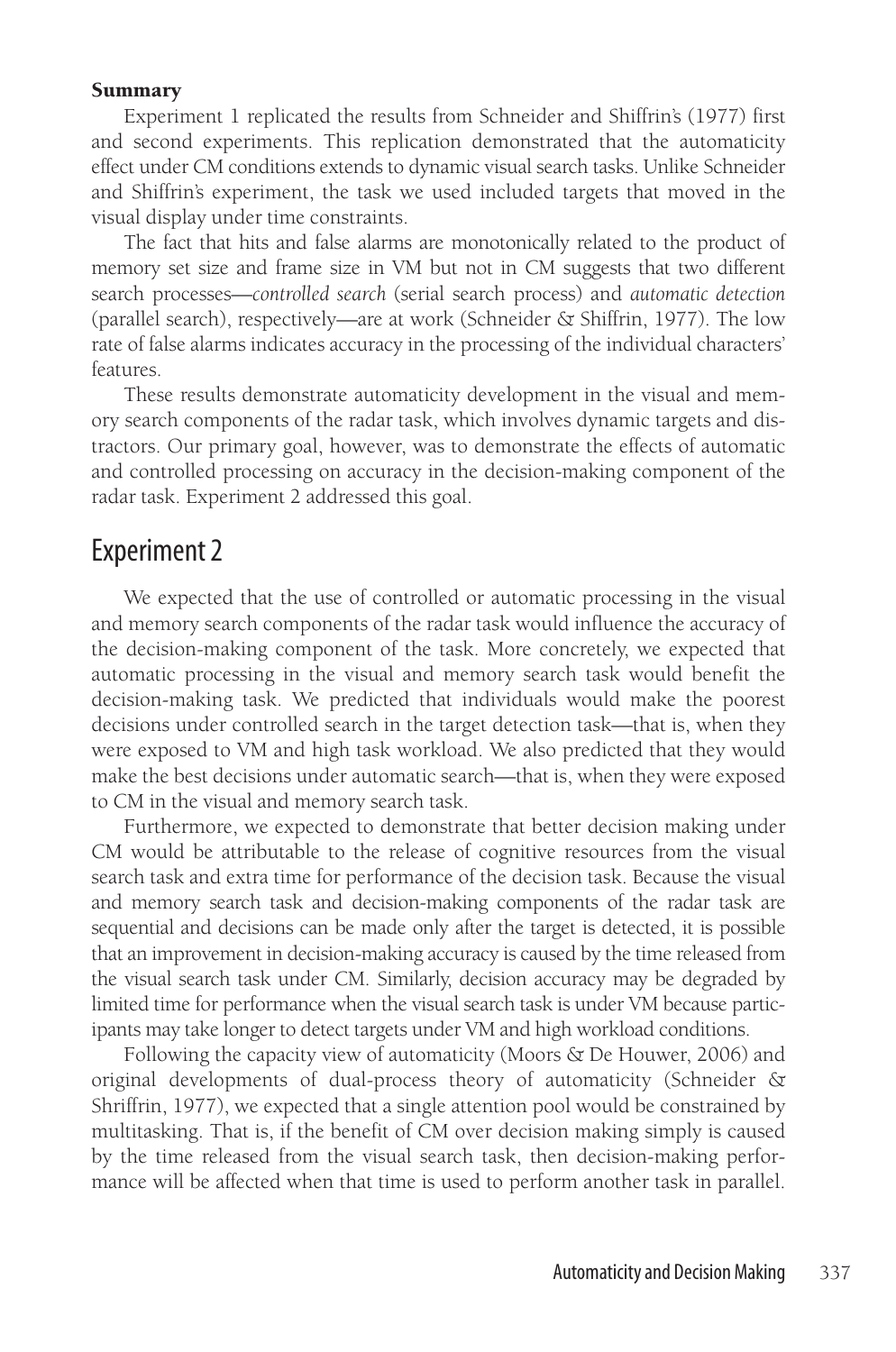In contrast, if the benefit of CM on decision making is caused by a release of cognitive resources, then the addition of a parallel task will not affect decision accuracy. We tested this possibility by manipulating the presence or absence of the performance of another task in parallel after the visual search task. Under VM and high task workload, we expected poor decision making regardless of dual-task conditions; under CM, we expected task workload to have no effect on decision performance regardless of dual-task conditions.

### **Method**

*Participants.* Seven participants (3 women and 4 men), all graduate and undergraduate students, were recruited from local universities through bulletin boards. All participants were right-handed, had normal color vision, and had corrected or normal visual acuity. Average age was 23 years (*SD* = .93). The study consisted of six experimental sessions that took place on 6 consecutive days. Each session lasted approximately 3.5 hr. Participants were paid \$11.00 per hour for their participation. To avoid any fatigue effects, we encouraged individuals to take up to three breaks of 5 min each in each session.

*Experimental Design.* This experiment employed the full version of the radar task, including both the visual and memory search tasks and the decision-making components. The experimental design of the visual search component was the same as in Experiment 1. We manipulated stimulus mapping (CM and VM), frame size (1 and 4), and memory set size (1 and 4) variables within subjects. Each of the six sessions comprised eight blocks of 20 trials each. We increased the number of trials from 16 to 20 to allow individuals more practice than they were afforded in Experiment 1 because the participants would be required to perform the decisionmaking component of the task in addition to the visual search component. Blocks corresponding to one of the eight conditions were randomly presented in each session.

All participants were asked to accomplish both the visual search and the decision-making components of the task in each trial. In addition, during the last three sessions, participants were asked to accomplish an extra auditory task, called the *tone task,* involving the detection and counting of nonstandard tones that are higher or lower in pitch than a standard tone. The tone task was performed in parallel with the visual search and decision-making components of the radar task.

In addition to hits, false alarms, and detection time (for correct detections), we also analyzed *decision accuracy* for the decision-making task and *tone accuracy* for the tone task. Decision accuracy refers to the percentage of correct decisions made (use of guns, missiles, or ignore) given the sensors' readings in each particular trial. Tone accuracy denotes the percentage of correct counting of nonstandard tones. The tone and decision variables are elaborated in the next section.

*Procedure.* The process of the target detection portion of the task was the same as in Experiment 1. When a target was detected, the operator pressed the space bar,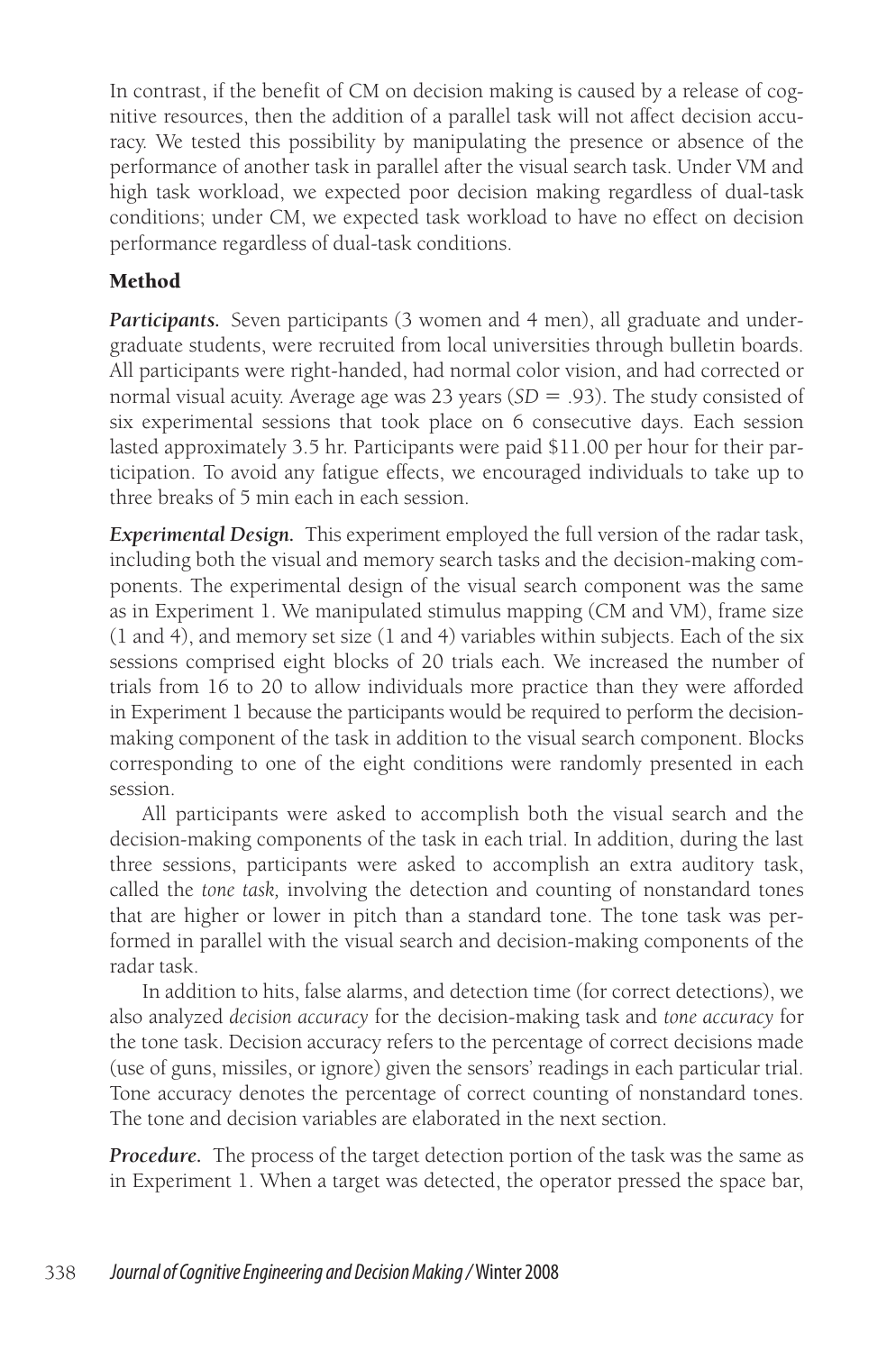and the sensors' readings were displayed on the right side of the screen (see Figure 1). Participants were asked to assess the top two threat scan sensors described in the radar task, ECM jam strength and weaponry threat. If the threat sensors added to a score of 4 or fewer tick indicators, the target was considered nonhostile, and the correct answer was to ignore the target (press 5 on the numeric keypad). If the scan readings added to 5 or more, then the next two weapon system sensors, armor and size, had to be evaluated before an action could be determined. If the sum of the two weapon system sensors was low (less than or equal to 9), the correct response was a gun shift; if the sum of both sensors was high (greater than 9), the correct response was an active missile shift.

Participants received feedback on their performance at the end of each trial, indicating how well they used the scoring rules. Participants were instructed on how to apply the sensor rules and practiced detecting targets before the first session began.

The tone task involved the detection and counting of nonstandard tones that are higher or lower in pitch than a standard tone. The difference in pitch was determined by calibrating each participant individually before the experiment. The standard tone was played during every presentation of the target list (memory set). The standard tone was constant throughout the experiment. The tones were presented for 200 ms, with an average interstimulus interval of 1,000 ms (50% deviation). At the end of each trial, participants were asked to enter the total number of nonstandard tones. They were told to pay equal attention to the tone task and to the radar task. Participants received feedback on their performance.

*Statistical Models.* We averaged the dependent variables per condition and separated the average into the first three sessions (no tone task) and the last three sessions (tone task). For the dependent variables—hits, false alarms, and detection time (for correct detections)—we ran three-way, repeated-measures ANOVAs using stimulus mapping (CM or VM), frame size (1 or 4), and memory set size (1 or 4) as within-subjects variables. To determine the effects on decision accuracy, we used the same model with stimulus mapping, frame size, and memory set size over decision accuracy as the dependent variable. To determine the effect of the tone task on the visual search and decision-making components, we ran the same model using the last three sessions, in which participants accomplished this extra auditory task. We ran the same analyses for hits, false alarms, detection time, decision accuracy, and tone accuracy for those sessions.

#### Results

The detection accuracy across participants (hits and false alarms) and the detection time (for correct detections) for the first three sessions, averaged per condition, are plotted in Figure 3; the corresponding statistical analyses are shown in Table 3. These results essentially replicated those of Experiment 1.

Participants performed significantly better at detecting targets under CM than under VM—that is, they had more hits,  $F(1, 6) = 43.99$ ,  $p < .01$ ; fewer false alarms,  $F(1, 6) = 35.51$ ,  $p < .01$ ; and faster response times,  $F(1, 6) = 69.15$ ,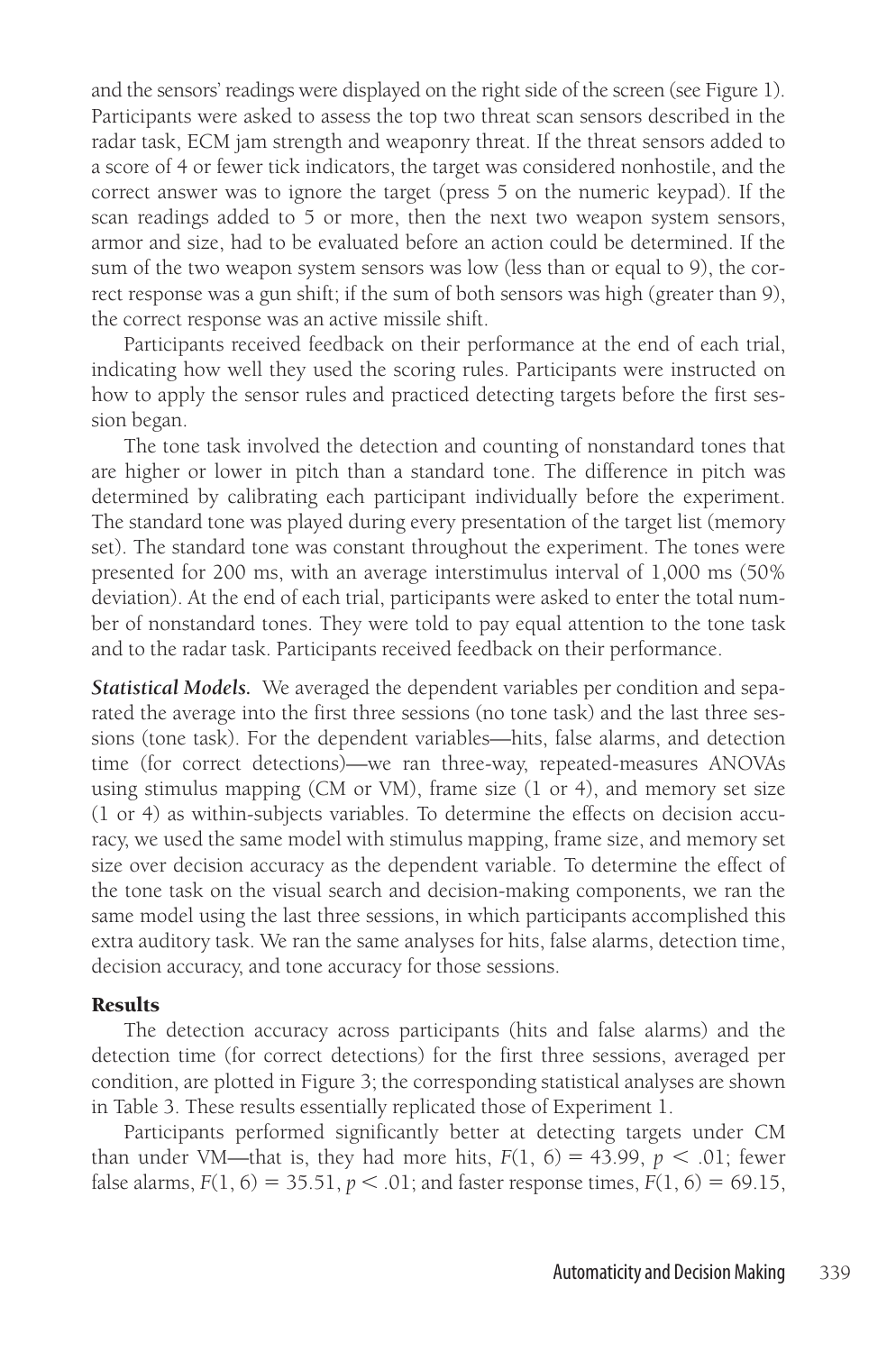

Figure 3. Results of Experiment 2. Average detection accuracy: hits and false alarms and average detection time plotted as a function of *Figure 3. Results of Experiment 2. Average detection accuracy: hits and false alarms and average detection time plotted as a function of stimulus memory set size; SM frame size; MSS consistent mapping; FM SM (CM or VM), FS (1 or 4), and MSS (1 or 4). CS* mapping;  $VM = varied$  mapping. *varied mapping.mapping; VM*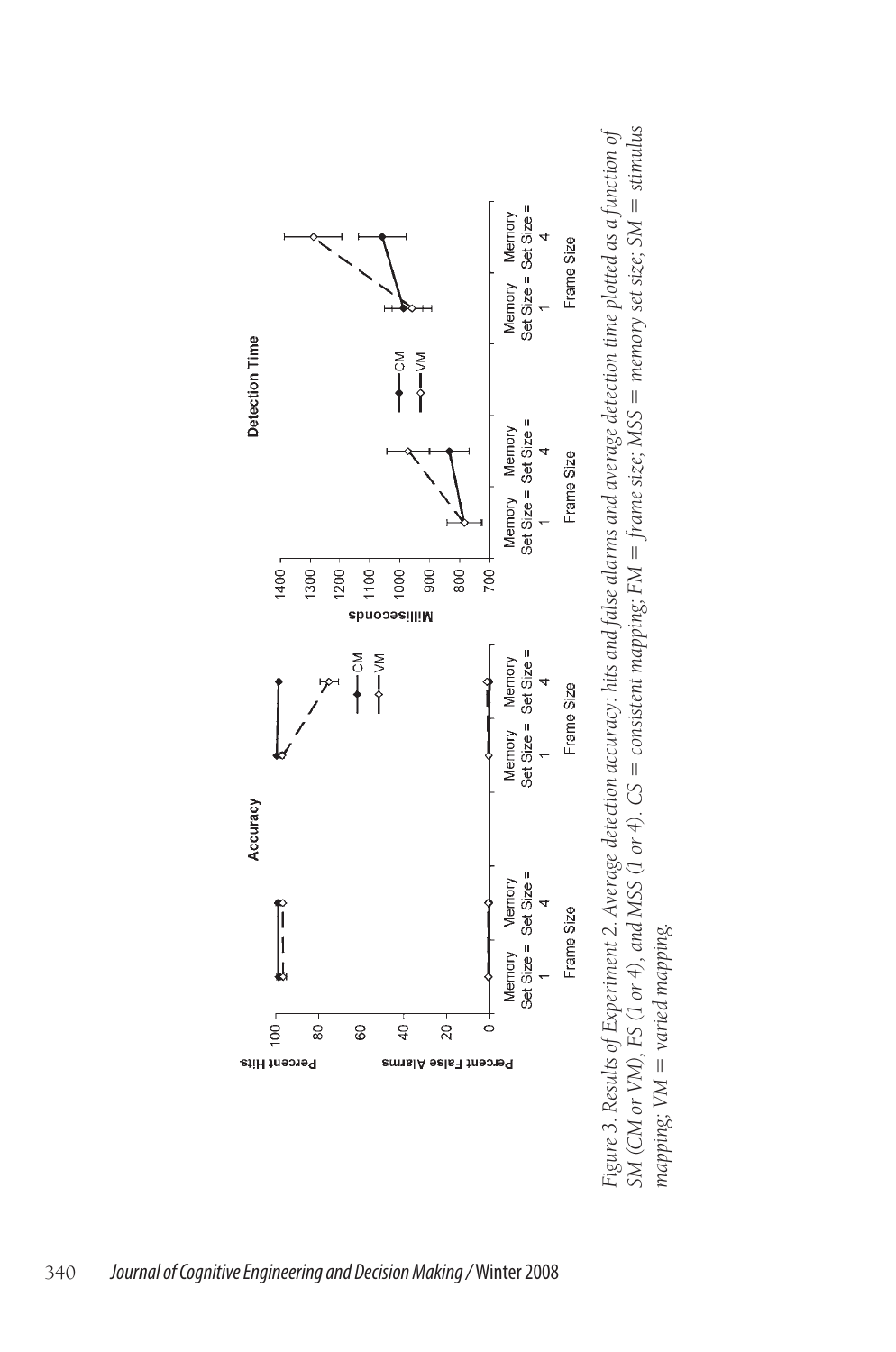|                                                                                                                                                                                                               | <b>Hits</b>                                                                   |                                               | <b>False</b><br><b>Alarms</b>                                    |                                               | <b>Detection</b><br>Time (ms)                                              |                                               | <b>Decision</b><br><b>Accuracy</b>                                              |                                               |
|---------------------------------------------------------------------------------------------------------------------------------------------------------------------------------------------------------------|-------------------------------------------------------------------------------|-----------------------------------------------|------------------------------------------------------------------|-----------------------------------------------|----------------------------------------------------------------------------|-----------------------------------------------|---------------------------------------------------------------------------------|-----------------------------------------------|
|                                                                                                                                                                                                               | F<br>$(df = 1, 6)$                                                            | Effect<br>Size                                | F<br>$(df = 1, 6)$                                               | Effect<br>Size                                | F<br>$(df = 1, 6)$                                                         | Effect<br><b>Size</b>                         | F<br>$(df = 1, 6)$                                                              | Effect<br>Size                                |
| Stimulus mapping<br>Memory set size<br>Frame size<br>Stimulus mapping $\times$<br>Frame size<br>Stimulus mapping $\times$<br>Memory set size<br>Frame size $\times$<br>Memory set size<br>Frame size $\times$ | 43.99**<br>32.18**<br>73.97**<br>21.99**<br>$47.57**$<br>24.00**<br>$25.19**$ | .88<br>.84<br>.93<br>.79<br>.89<br>.80<br>.81 | 35.51**<br>0.39<br>0.89<br>5.01<br>25.00**<br>$9.75*$<br>$8.34*$ | .86<br>.06<br>.13<br>.46<br>.81<br>.62<br>.58 | 69.15**<br>86.99**<br>106.41**<br>4.69<br>179.94<br>$16.34**$<br>$16.69**$ | .92<br>.94<br>.95<br>.44<br>.97<br>.73<br>.74 | 73.06**<br>$9.39*$<br>28.32**<br>$13.10*$<br>26.98**<br>$17.95**$<br>$61.15***$ | .92<br>.61<br>.83<br>.69<br>.82<br>.75<br>.91 |
| Memory set size $\times$<br>Stimulus mapping                                                                                                                                                                  |                                                                               |                                               |                                                                  |                                               |                                                                            |                                               |                                                                                 |                                               |

#### TABLE 3. Statistical Results From Experiment 2

 $* p < .05; ** p < .01.$ 

 $p<$  .01. Participants also had more hits and responded faster when maintaining one rather than four items in memory (hits,  $F(1, 6) = 32.18$ ,  $p < .01$ ; detection time,  $F(1, 6) = 86.99$ ,  $p < .01$ ) and when searching for one rather than four potential targets (hits,  $F(1, 6) = 73.97$ ,  $p < .01$ ; detection time,  $F(1, 6) = 106.41$ ,  $p$   $\lt$  .01). In addition, there were significant two-way interactions between stimulus mapping and frame size (hits,  $F(1, 6) = 21.99$ ,  $p < .01$ ), between stimulus mapping and memory set size (hits,  $F(1, 6) = 47.57, p < .01$ ; false alarms,  $F(1, 6) = 24.98$ ,  $p < .01$ ), and between frame size and memory set size (hits,  $F(1, 6) = 23.99$ ,  $p < .01$ ; false alarms,  $F(1, 6) = 9.75$ ,  $p < .05$ ; detection time,  $F(1, 6) = 16.34, p < .01$ ).

There was a significant three-way interaction between frame size, memory set size, and stimulus mapping, suggesting that, overall, increasing the task workload affects the VM condition more than the CM condition (hits,  $F(1, 6) = 25.19, p < .01;$ false alarms,  $F(1, 6) = 8.34$ ,  $p < .05$ ; detection time,  $F(1, 6) = 16.69$ ,  $p < .01$ ).

The triple interactions were examined using a set of planned comparisons and simple effects analyses. Planned comparisons indicated that under VM, performance decreases monotonically as the product of memory set size and frame size increases (hits,  $F(1, 6) = 24.74$ ,  $p < .01$ ; false alarms,  $F(1, 6) = 16.98$ ,  $p < .01$ ; detection time,  $F(1, 6) = 22.08$ ,  $p < .01$ ). Under CM, however, these effects were not statistically significant (hits,  $F(1, 6) = 5.39$ , *ns*; false alarms,  $F(1, 6) = 0.31$ , *ns*; detection time,  $F(1, 6) = 1.39$ , *ns*). The results of simple effects analyses are shown in Table 4. The results show that the contrast in performance between CM and VM conditions is strongest under high task workload (high frame size and high memory set size).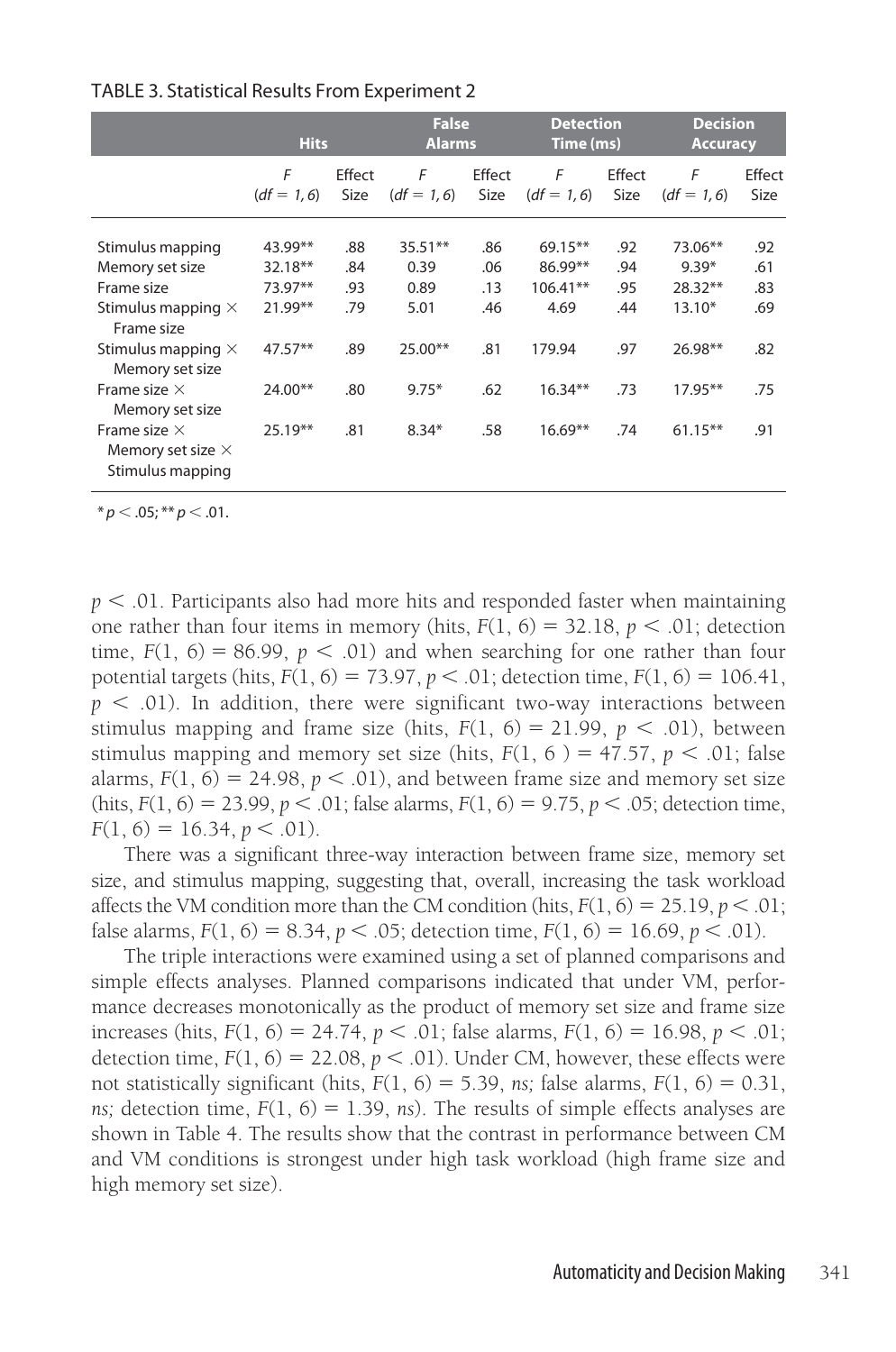|                                          | <b>Means</b> |           |           |                    |  |
|------------------------------------------|--------------|-----------|-----------|--------------------|--|
| <b>CM and VM Contrasts</b>               | <b>CM</b>    | <b>VM</b> | F(1, 6)   | <b>Effect Size</b> |  |
| <b>Hits</b>                              |              |           |           |                    |  |
| Frame size $= 1$ , memory set size $= 1$ | .987         | .965      | $10.04*$  | .63                |  |
| Frame size $= 1$ , memory set size $= 4$ | .995         | .969      | $10.68*$  | .64                |  |
| Frame size = 4, memory set size = 1      | .988         | .966      | 5.32      | .47                |  |
| Frame size = 4, memory set size = 4      | .986         | .747      | $36.07**$ | .86                |  |
| False alarms                             |              |           |           |                    |  |
| Frame size $= 1$ , memory set size $= 1$ | .005         | .006      | 2.04      | .25                |  |
| Frame size = 1, memory set size = 4      | .005         | .006      | 0.125     | .02                |  |
| Frame size = 4, memory set size = 1      | .003         | .007      | $20.34**$ | .77                |  |
| Frame size = 4, memory set size = 4      | .002         | .013      | 44.02**   | .88                |  |
| Detection time (ms)                      |              |           |           |                    |  |
| Frame size = 1, memory set size = 1      | 785          | 783       | 0.06      | .00.               |  |
| Frame size = 1, memory set size = 4      | 987          | 959       | $6.51*$   | .52                |  |
| Frame size = 4, memory set size = $1$    | 834          | 972       | $47.18**$ | .89                |  |
| Frame size = 4, memory set size = 4      | 1,057        | 1,289     | 109.69**  | .95                |  |
| Decision accuracy                        |              |           |           |                    |  |
| Frame size $= 1$ , memory set size $= 1$ | .815         | .757      | $10.49*$  | .64                |  |
| Frame size $= 1$ , memory set size $= 4$ | .778         | .763      | 1.22      | .17                |  |
| Frame size $=$ 4, memory set size $=$ 1  | .807         | .760      | 4.02      | .40                |  |
| Frame size = 4, memory set size = 4      | .758         | .532      | 176.98**  | .97                |  |

#### TABLE 4. Summary of Simple Effects Analyses for Experiment 2

Note. CM = consistent mapping;  $VM$  = varied mapping.  $*_{p}$  < .05;  $*_{p}$  < .01.

Average decision accuracy per condition is plotted in Figure 4; the corresponding statistical results are shown in Table 3. The results indicate that participants made more accurate decisions (correct use of guns, missiles, or ignore actions according to the sensors' readings in each trial) when the target detection task used CM rather than VM,  $F(1, 6) = 73.06, p < .01$ ; when the target detection task required the participant to maintain one rather than four items in memory,  $F(1, 6) = 9.39$ ,  $p < .05$ ; and when the target detection task required the participant to search for one rather than four potential targets,  $F(1, 6) = 28.32, p < .01$ . In addition, there were significant two-way interactions between stimulus mapping and frame size,  $F(1, 6) = 26.98$ ,  $p < .01$ ; between stimulus mapping and memory set size,  $F(1, 6) = 13.10$ ,  $p < .05$ ; and between frame size and memory set size,  $F(1, 6) = 17.95, p < .01$ .

There was a significant three-way interaction between frame size, memory set size, and stimulus mapping,  $F(1, 6) = 61.15$ ,  $p < .01$ , suggesting that individuals make more accurate decisions when they are working under CM and low task workload than when they are working under VM and high task workload in the target detection task.

Once again, planned comparisons indicated that when individuals are under VM in the target detection task, their decision-making performance decreases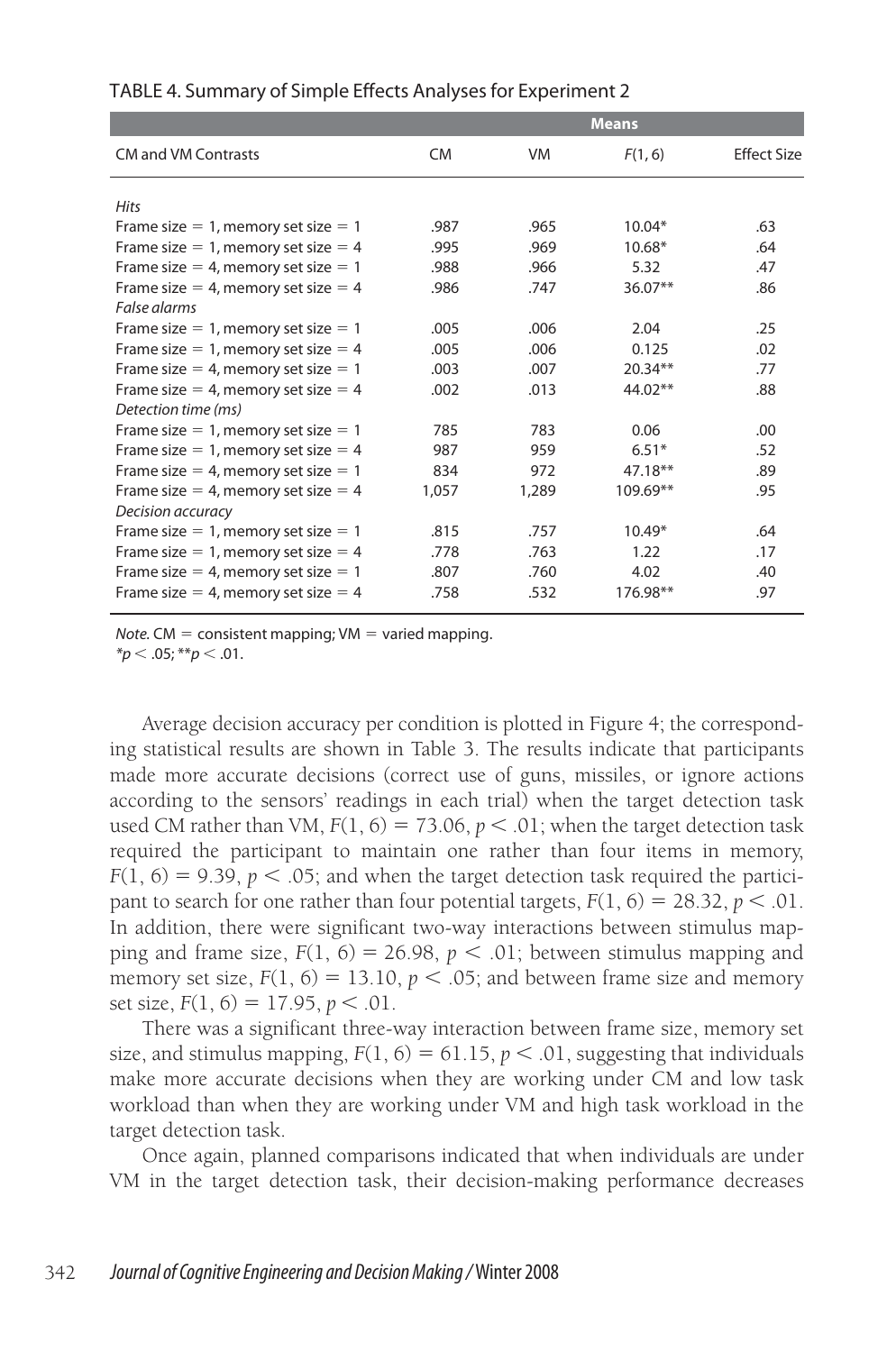

*Figure 4. Decision accuracy per condition.*

monotonically as the product of memory set size and frame size increases, *F*(1, 6) 35.89,  $p < .01$ . Decision-making accuracy was not affected by task workload under CM in the target detection task,  $F(1, 6) = 0.27$ , *ns.* The results of simple effects analyses are also shown in Table 4. Once again, the strongest difference in decision accuracy between CM and VM conditions occurred under high task workload (high frame size and high memory set size).

#### Source of Improvement in Decision Accuracy

To test for the possibility that the improvement in decision accuracy under CM was not caused by only reduced time in the detection task, we analyzed the presence or absence of dual-task conditions as another within-subjects variable. The first three sessions were performed without dual-task conditions, the last three sessions with dual-task conditions. Decision-making performance in the CM condition was expected to show insensitivity to the presence of the tone task, whereas decision-making performance in the VM condition was not. If supported, these expectations would demonstrate that decision-making performance is related to not only the detection time reduction in a trial but also the cognitive resources available under CM conditions.

Decision accuracy, averaged by mapping and dual-task conditions, is plotted in Figure 5. As expected, statistical results indicate that the dual-task condition has a negative effect in the VM condition,  $F(1, 6) = 24.80, p < .01$ , but no effect in the CM condition,  $F(1, 6) = 0.14$ , *ns.* 

The participants' tone accuracy was worst under VM and high workload (see Figure 6). The ANOVA results indicated that the number of correct identifications of tones was higher when participants were responding to targets under CM and when they were maintaining one rather than four items in memory. There was a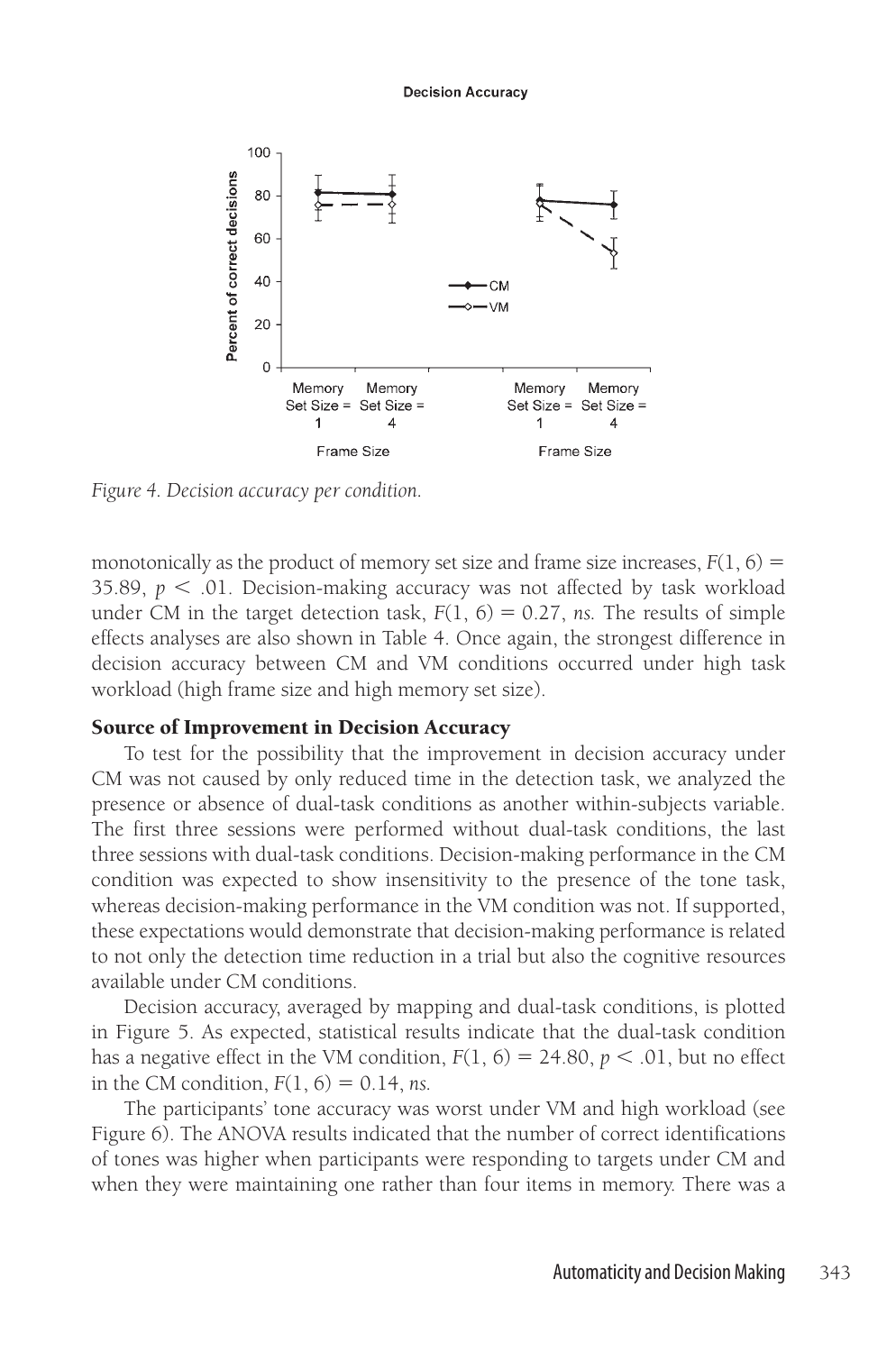

*Figure 5. Decision accuracy in normal and dual-task conditions.*



*Figure 6. Tone accuracy.*

significant two-way interaction between memory set size and stimulus mapping,  $F(1, 6) = 9.43$ ,  $p < .05$ , and a significant three-way interaction between memory set size, frame size, and stimulus mapping,  $F(1, 6) = 10.38$ ,  $p < .05$ . The analyses support the hypothesis that participants performed poorest under the condition with the highest workload and VM in the memory and visual search component of the radar task.

#### Summary

This study demonstrated that automatic detection in the visual search component of the radar task influenced decision accuracy in the decision-making component of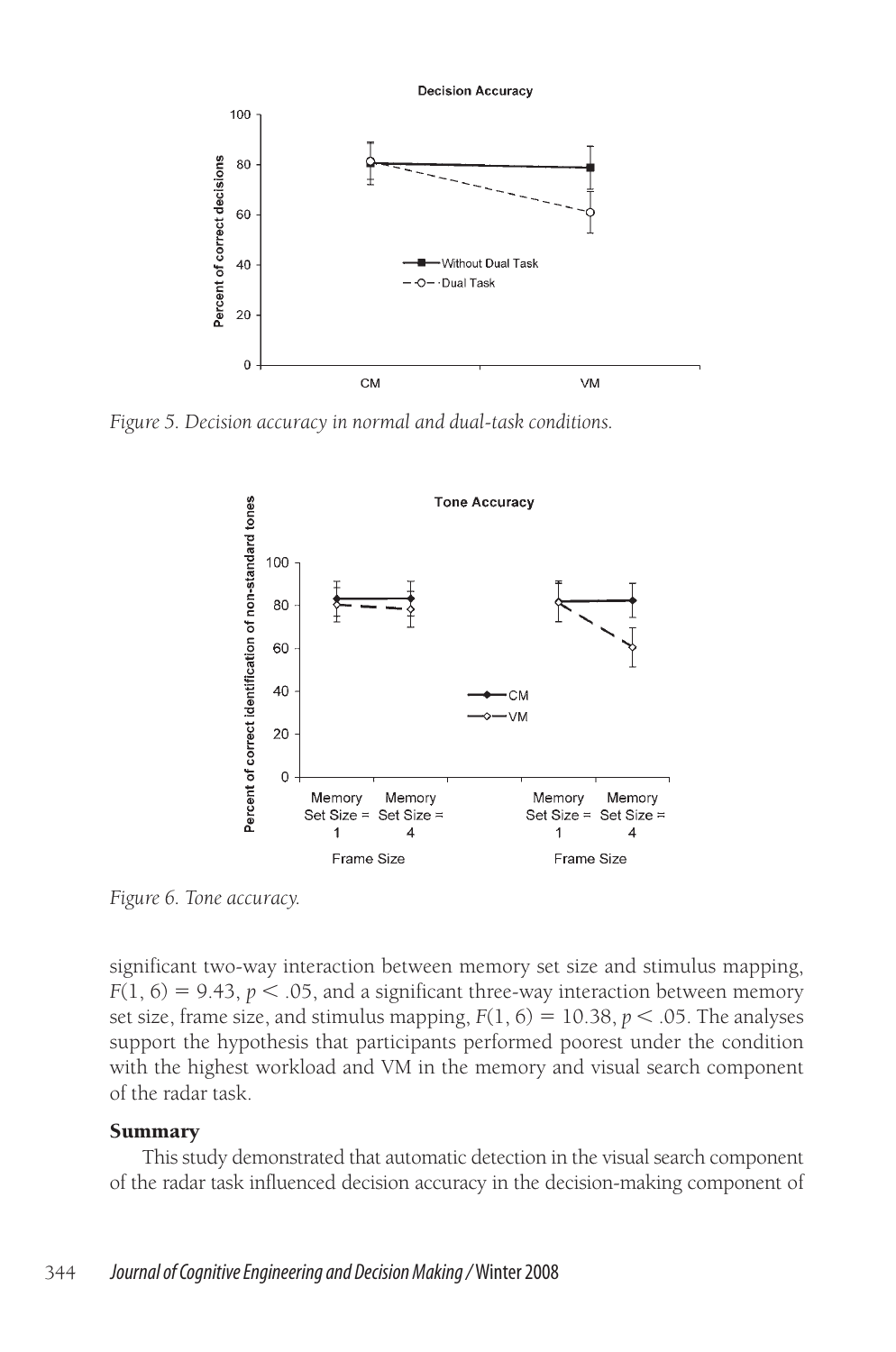the task. This is an important test of the CM, VM, and workload principles of Schneider and Shiffrin's (1977) automaticity theory because multitasking with dynamic stimuli is a fundamental characteristic of complex tasks. We also demonstrated that the parallel performance of another task did not influence these results, indicating that a release of cognitive resources caused by CM in the visual search component of the task may also contribute to decision accuracy.

# **Discussion**

In addition to demonstrating the dual-process theory of automaticity in a dynamic visual and memory search task, we demonstrated that the conditions that lead to controlled and automatic target detection directly influence the decisionmaking component of radar task performance in similar ways.

A main finding from this research is that, although the decision-making and auditory tasks were not consistently mapped in any way, they exhibited the benefits of the CM manipulation in the visual and memory search components of the radar task. Decisions were more accurate when the visual and memory search components were consistent rather than variably mapped. This benefit of CM over VM for decision accuracy was particularly strong under high workload. The second experiment demonstrates that in compound tasks, components that require controlled processing (e.g., decision making) may benefit from the automaticity developed under other components of the task.

We believe this is an important contribution to our current knowledge of automaticity in complex tasks. If some components of complex tasks operate in automatic mode, then other, more complex components may also benefit from the automaticity of simple subtasks. In this case, decisions were more accurate when a simple preceding visual search subtask was automatic, and they were less accurate when the preceding task was performed under controlled processing. It is important to note again that there was no CM training in the decision-making component of the task. The sensor values were randomized for each trial, and the correct response action (guns, missiles, or ignore) depended on the real-time readings on the sensors, which varied in each trial. Nevertheless, the accuracy of the decisionmaking component showed the same pattern of results as the task component in which CM and VM training took place.

One interpretation of these results indicates that because CM training resulted in faster responses in the visual search task, the extra time was directed to the decision-making component (the tasks were sequential in the radar simulation), resulting in more accurate decisions. However, the results based on testing with the additional auditory task suggest that extra time alone is unlikely the only reason for the higher decision-making accuracy. The pattern of decision-making results was the same with and without the additional tone task in the CM condition. Furthermore, the analysis of accuracy in the tone task indicates that all of the components of the radar task were performed together, with little interference among them. Participants did not use any compensatory strategies (Schneider, 1985)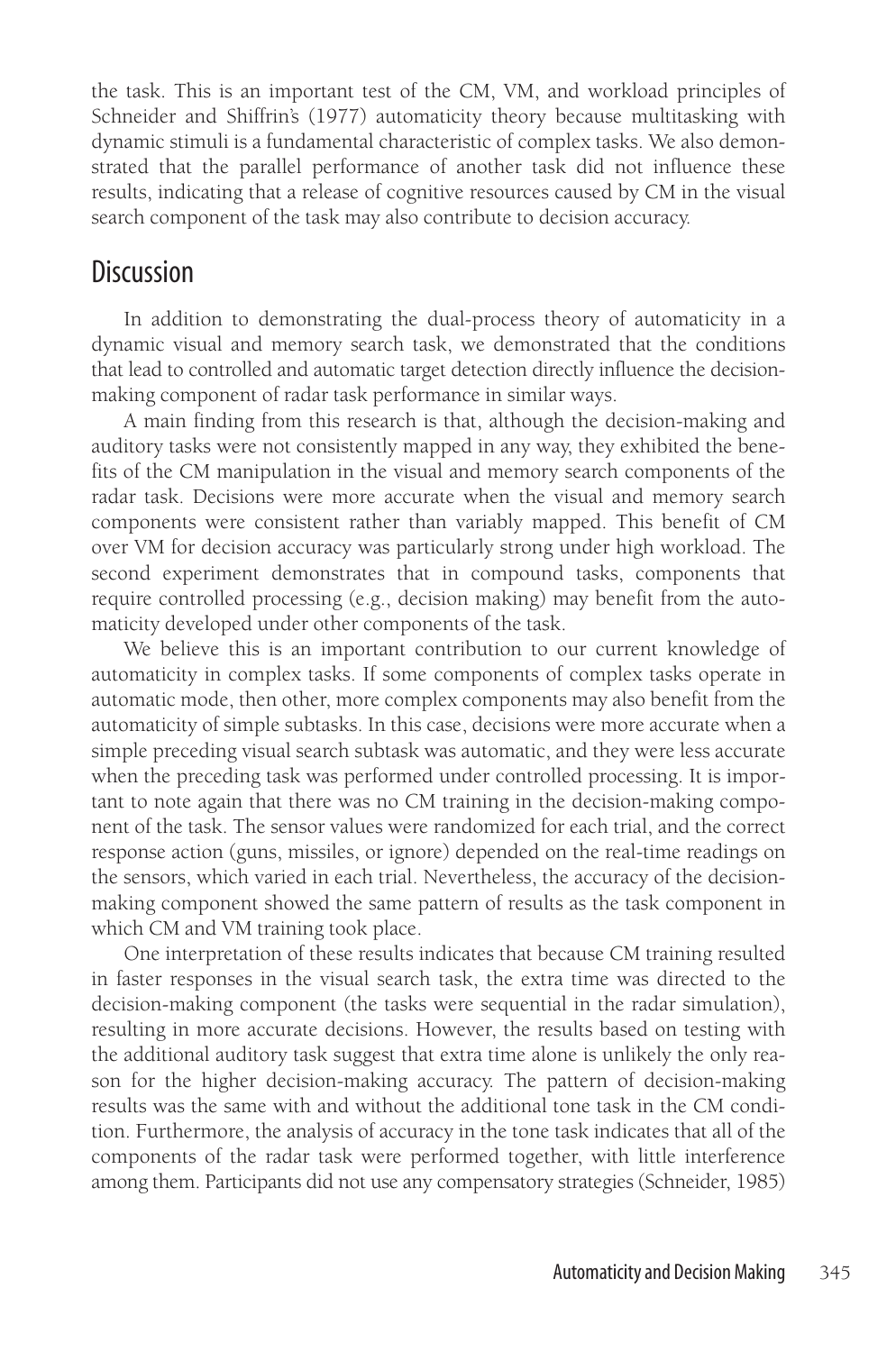and were able to perform both tasks under CM conditions, providing additional support for automaticity. The decrement in performance in the tone task was attributable only to the experimental manipulation—specifically, the VM condition and high workload.

Another interpretation of these results points to a transfer of automaticity. Schneider and Fisk (1984), for example, investigated the transfer of training in a search task and found that transfer was not specific to the elements of the training category but generalized to untrained members of the same category. Under high task workload, untrained members of the CM category presented substantial positive transfer. Related to this finding, our results suggest that the benefits of automaticity from the trained CM visual search tasks might extend to novel components of the task that are not mapped consistently. The decision-making component in the radar task is of a different structure compared with the search task, and our results suggest that CM training on a subtask can result in substantial benefits to other components of the same task, even when the category knowledge or task structure is different.

We interpret these results as an individual's ability to allocate his or her cognitive resources flexibly to different subtasks. Individuals may have been able to use the categories and rely on similar instances in the search task when the mapping was consistent. This consistency and similarity released cognitive resources that the individuals were able to use for efficient categorization of the sensors and actions. This explanation agrees with the capacity view of automaticity, which has been proposed recently and is supported by the major theories of automaticity (Moors & De Houwer, 2006).

The findings from this research have direct application to dynamic real-world tasks. For example, there are many cases in which patriot missile systems have targeted and actually shot down friendly fighters (Snook, 2000), and CM features likely differentiate enemy missiles from friendly fighter aircraft in theater defense. It seems plausible that radar characteristics are indicative of missiles but not friendly fighters. Thus, our findings may justify the development of radar technologies that are sensitive to such characteristics, the creation of symbols to display these characteristics to operators, and training and practice for operators to detect these symbols efficiently.

We are interested in other aspects of dynamic decision-making tasks that may influence the role of automaticity. From a practical perspective, it is important to understand whether a subtask is fundamental to the goal of the overall task. Task developers should map subtasks (i.e., make CM cues salient for subtasks) consistently if there is strong task-goal coupling (i.e., the subtask is highly relevant to the overall task goal) so that automatic detection can develop with experience. Operators who already have extensive practice differentiating two predefined categories may benefit from automatic detection when one category is mapped consistently to targets, even though they have no actual practice on the task.

Finally, in dynamic decision-making tasks, targets are often defined by the conjunction of several cues rather than a single cue. Although the mapping of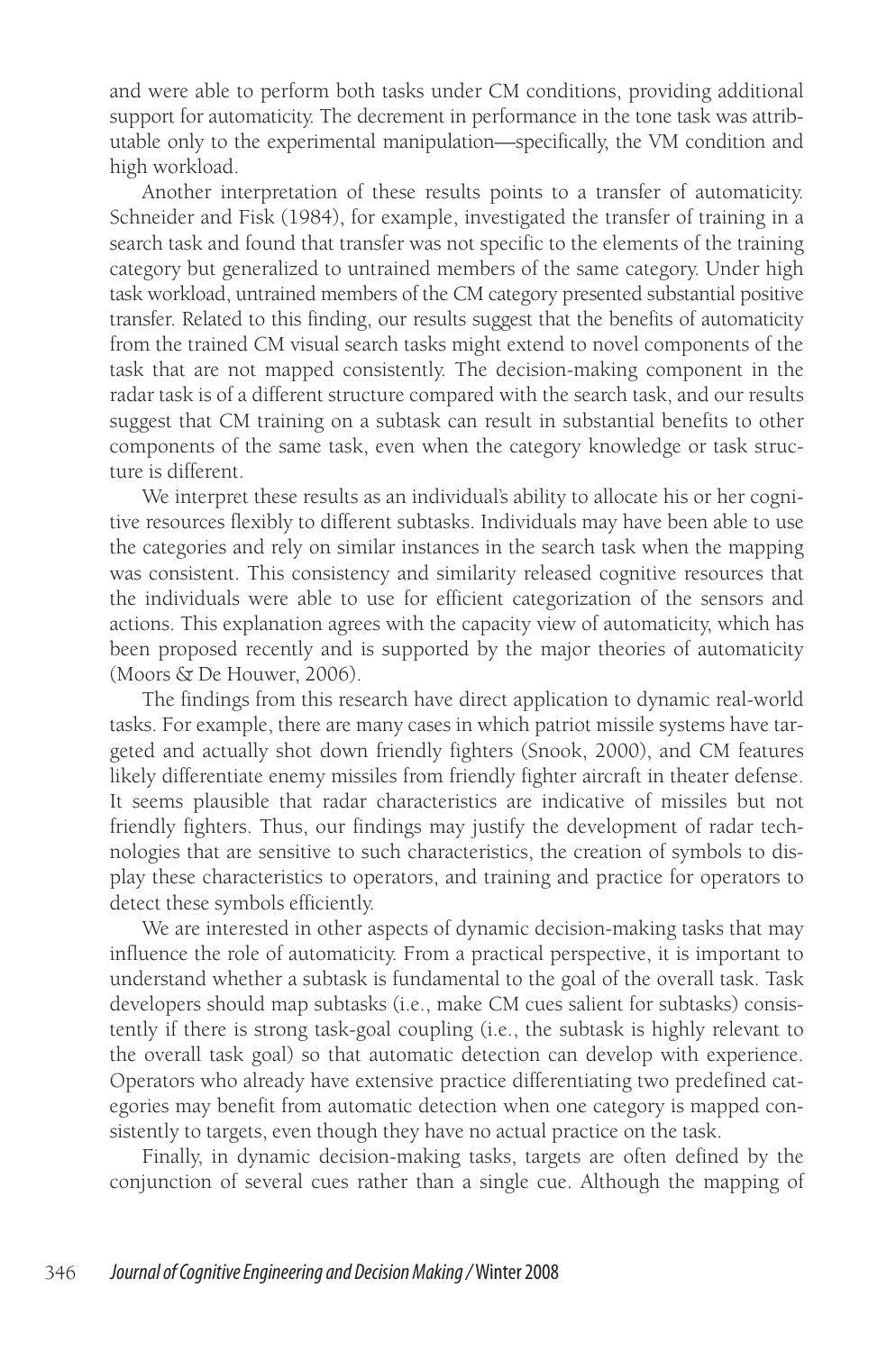cues to target and distractor categories can change dynamically, the mappings probably do not shift on a trial-to-trial basis. Thus, it would be advantageous to investigate whether operators trained under CM and VM of conjunction search targets can employ appropriate strategies to efficiently detect targets that represent real-world dynamic tasks. These are possibilities we are currently investigating.

# Acknowledgments

This research was supported by the Multidisciplinary University Research Initiative Program (MURI), Grant No. N00014-01-1-0677.

# **References**

- Bargh, J. A., & Ferguson, M. J. (2000). Beyond behaviorism: On the automaticity of higher mental processes. *Psychological Bulletin, 126,* 925–945.
- Bolstad, C. A., & Endsley, M. R. (2000, July–August). *The effect of task load and shared displays on team situation awareness.* Paper presented at the 14th Triennial Congress of the International Ergonomics Association and the 44th Annual Meeting of the Human Factors and Ergonomics Society, Marietta, GA.
- Fisk, A. D., & Hodge, K. A. (1992). Retention of trained performance in consistent mapping search after extended delay. *Human Factors, 34,* 147–164.
- Fisk, A. D., & Schneider, W. (1983). Category and work search: Generalizing search principles to complex processing. *Journal of Experimental Psychology: Learning, Memory, & Cognition, 9,* 177–195.
- Kaber, D. B., & Endsley, M. R. (1997). The combined effect of level of automation and adaptive automation on human performance with complex, dynamic control systems. In *Proceedings of the Human Factors and Ergonomics Society 41st Annual Meeting* (pp. 205–209). Santa Monica, CA: Human Factors and Ergonomics Society.
- Kahneman, D. (1973). *Attention and effort.* Englewood Cliffs, NJ: Prentice Hall.
- Kahneman, D., & Chajczyk, D. (1983). Tests of the automaticity of reading: Dilution of Stroop effects by color-irrelevant stimuli. *Journal of Experimental Psychology: Human Perception & Performance, 9,* 497–509.
- Kramer, A. F., Strayer, D. L., & Buckley, J. (1991). Task versus component consistency in the development of automatic processing: A psychophysiological assessment. *Psychophysiology, 28,* 425–437.
- Lassaline, M. L., & Logan, G. D. (1993). Memory-based automaticity in the discrimination of visual numerosity. *Journal of Experimental Psychology: Learning, Memory, and Cognition, 19, 561–581.*
- Logan, G. D. (1988). Toward an instance theory of automatization. *Psychological Review, 95,* 492–527.
- Moors, A., & De Houwer, J. (2006). Automaticity: A theoretical and conceptual analysis. *Psychological Bulletin, 132,* 297–326.
- Schneider, W. (1985). Training high-performance skills: Fallacies and guidelines. *Human Factors, 27,* 285–300.
- Schneider, W., & Fisk, A. D. (1984). Automatic category search and its transfer. *Journal of Experimental Psychology: Learning, Memory, & Cognition, 10,* 1–15.
- Schneider, W., & Shiffrin, R. M. (1977). Controlled and automatic human information processing: I. Detection, search and attention. *Psychological Review, 84,* 1–66.